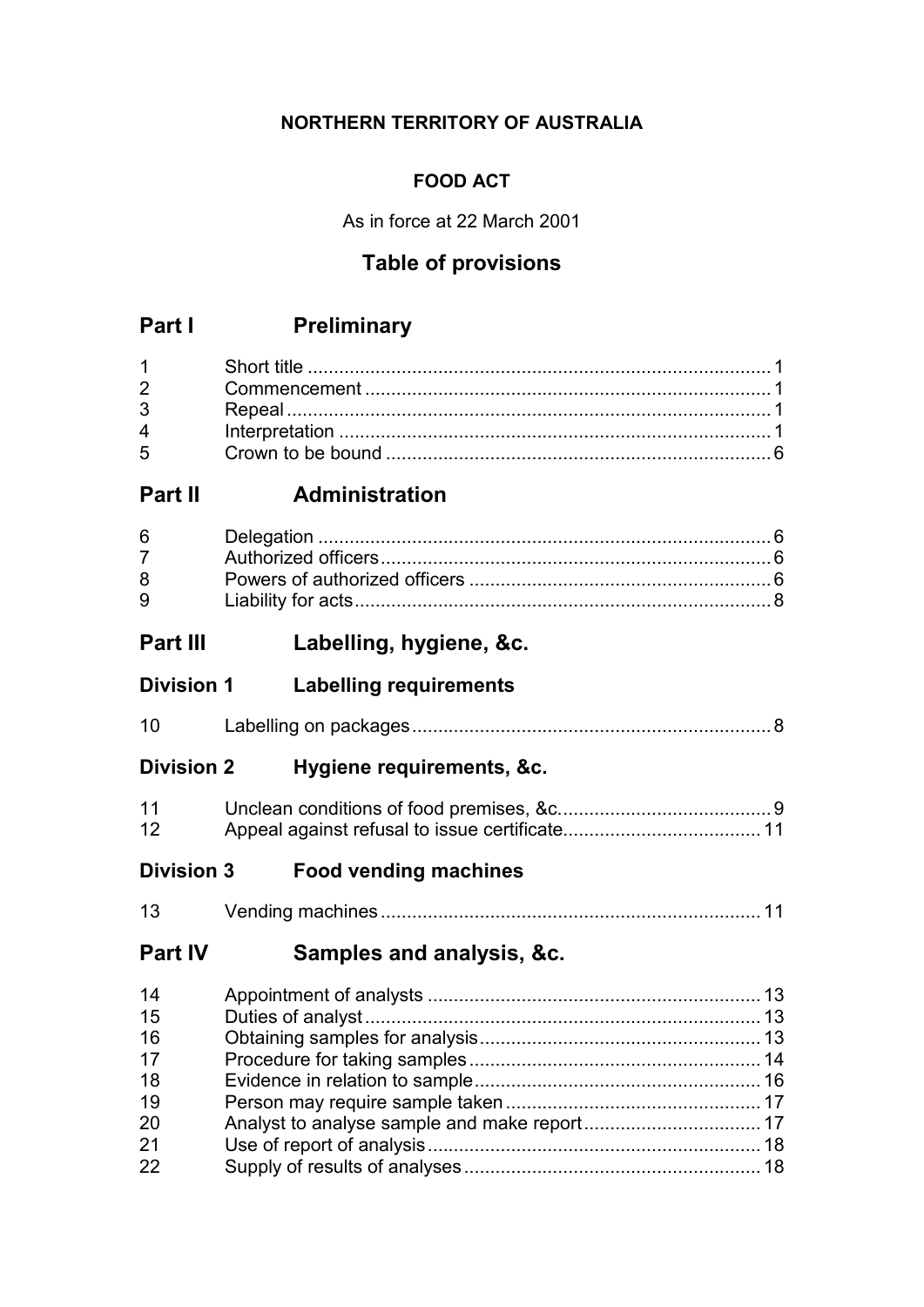| 23 | Use of results of analyses for certain purposes prohibited  19 |  |
|----|----------------------------------------------------------------|--|
|    |                                                                |  |

# **Part V Seizure of articles, &c.**

| 24 |  |
|----|--|
| 25 |  |
| 26 |  |
| 27 |  |
| 28 |  |
| 29 |  |

# **Part VI Offences, &c.**

| <b>Division 1</b> | <b>Offences</b> |
|-------------------|-----------------|
|                   |                 |

| 30 | -21 |
|----|-----|
| 31 | 21  |
| 32 | 22  |
| 33 |     |
| 34 |     |
| 35 |     |
| 36 |     |
| 37 | 23  |
| 38 | 23  |
| 39 | 24  |
| 40 | 25  |
| 41 | 25  |
| 42 | 25  |
|    |     |

# **Division 2 Liability in respect of offences, &c.**

| 43 |  |
|----|--|
| 44 |  |
| 45 |  |
| 46 |  |
| 47 |  |
| 48 |  |
| 49 |  |
| 50 |  |
| 51 |  |
| 52 |  |
| 53 |  |

# **Part VII Miscellaneous**

| 54 |  |
|----|--|
| 55 |  |
| 56 |  |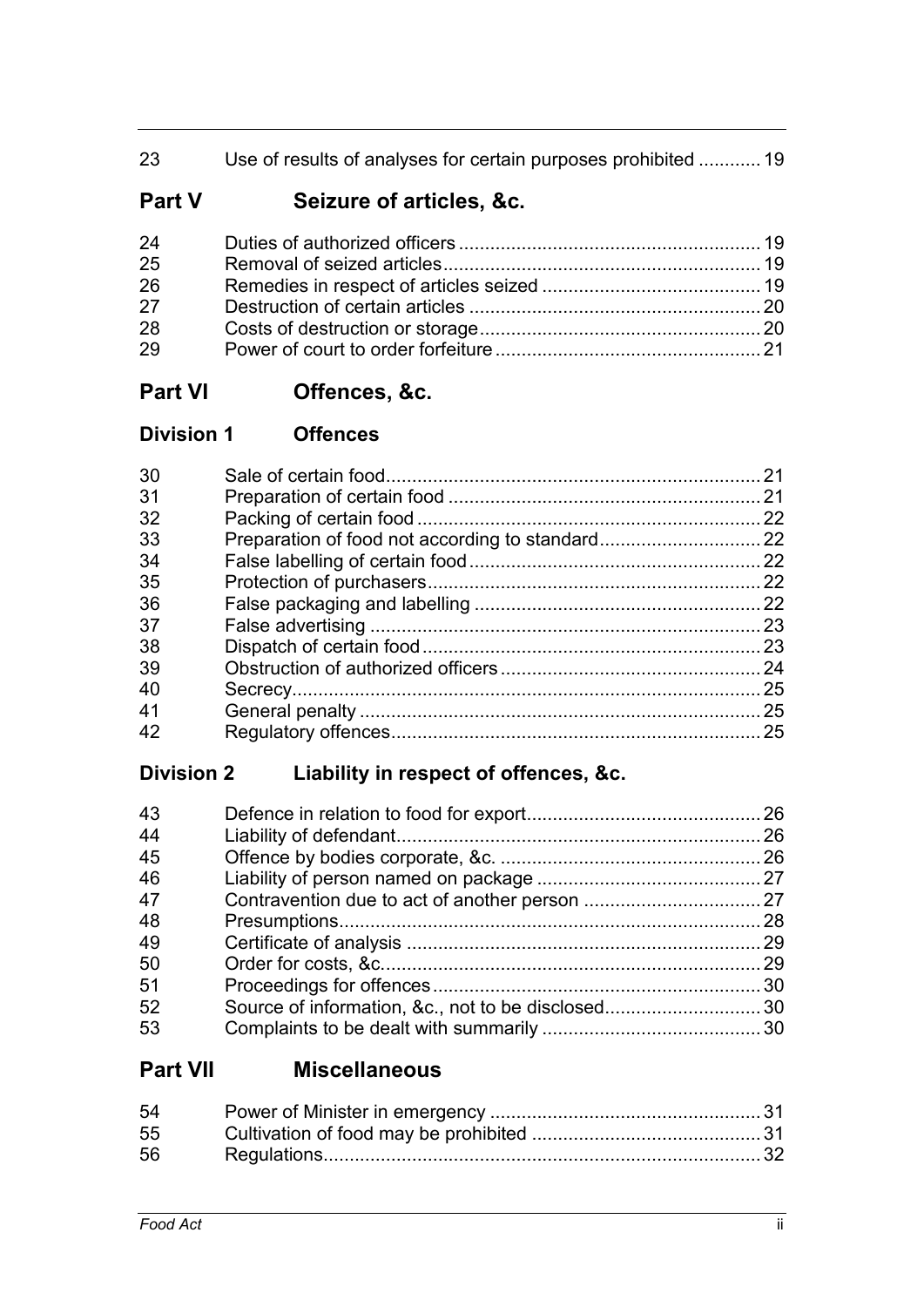# **Part VIII Miscellaneous**

| 57 |                                                    |  |
|----|----------------------------------------------------|--|
| 58 | Weights and Measures (Date-Marking of Pre-packaged |  |
|    |                                                    |  |

# **Schedule Repealed Acts**

**ENDNOTES**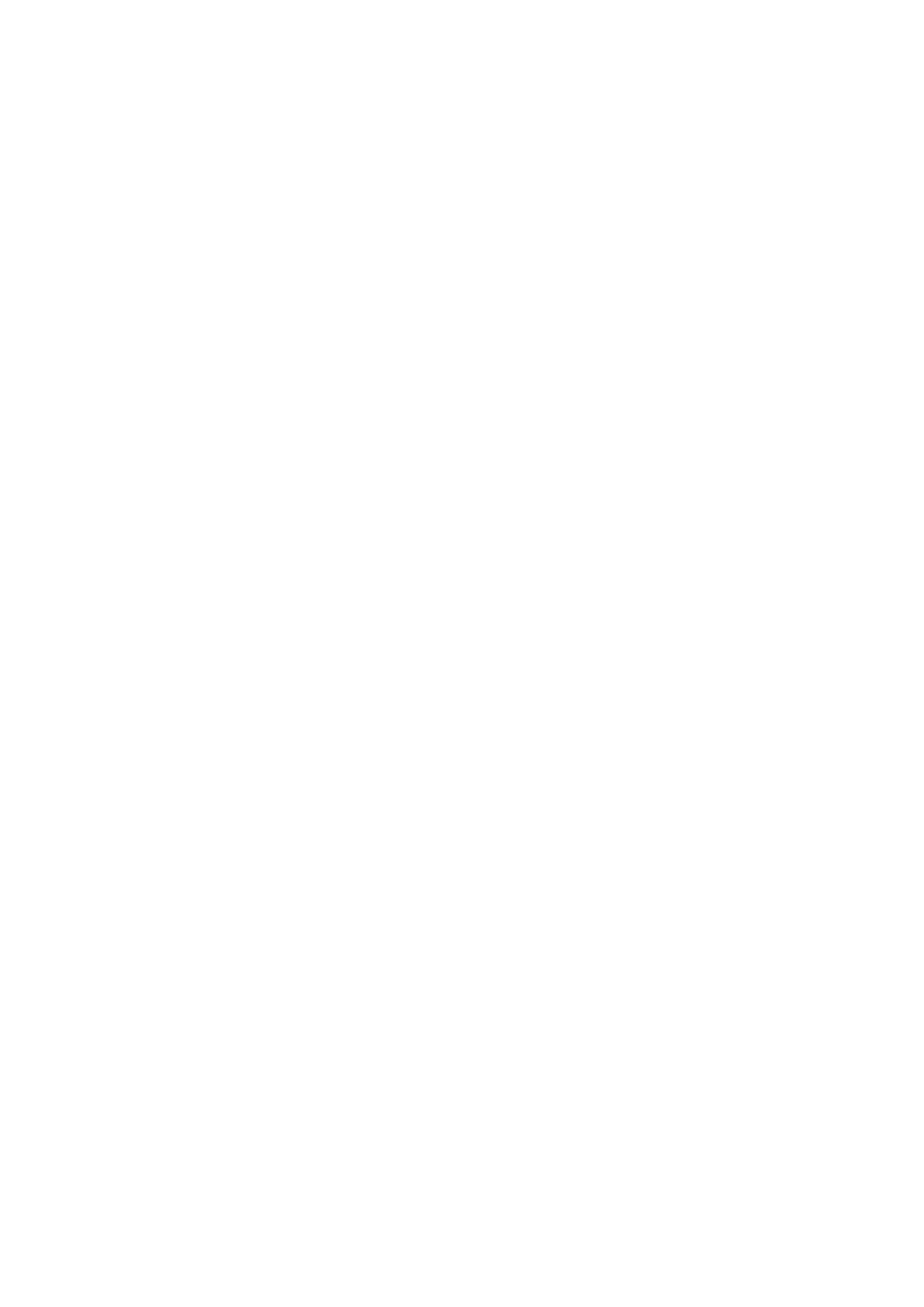# **NORTHERN TERRITORY OF AUSTRALIA**

As in force at 22 March 2001 \_\_\_\_\_\_\_\_\_\_\_\_\_\_\_\_\_\_\_\_

\_\_\_\_\_\_\_\_\_\_\_\_\_\_\_\_\_\_\_\_

## **FOOD ACT**

### **An Act relating to the preparation and sale of food and standards of food for sale and other matters**

## **Part I Preliminary**

### **1 Short title**

This Act may be cited as the *Food Act*.

#### **2 Commencement**

This Act shall come into operation on a date to be fixed by the Administrator by notice in the *Gazette*.

#### **3 Repeal**

The Acts specified in the Schedule are repealed.

#### **4 Interpretation**

(1) In this Act, unless the contrary intention appears:

*advertisement* means a representation by any means used or apparently used to promote directly or indirectly the sale of food or an appliance.

*analysis* means an examination or analysis of food carried out by an analyst for the purposes of this Act.

*analyst* means a person appointed under section 14 to carry out analyses.

*animal* means a member of the animal kingdom other than man.

*appliance* means the whole or a part of a utensil, machine, instrument, apparatus or other thing used, designed, suitable or intended for use:

(a) in or for the preparing, packing, storing, handling, conveying, serving, selling or supplying of food; or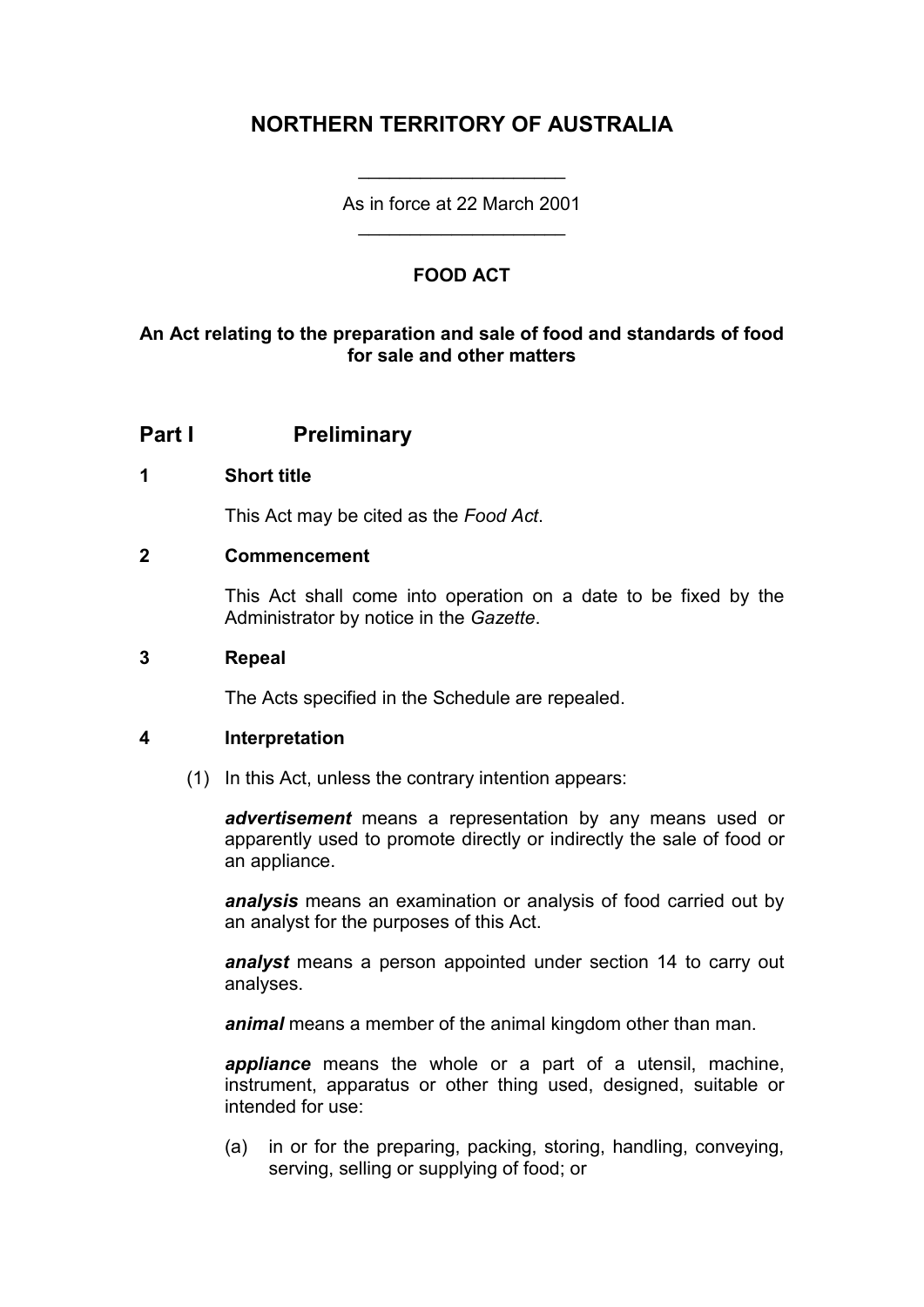(b) in the cleaning of another appliance.

*approved* means approved by the Chief Health Officer.

*article* includes:

- (a) food;
- (b) an appliance;
- (c) a package;
- (d) material used in packing food;
- (e) the whole or a part of anything used or intended for use for or in connection with the sale or conveying for sale of food;
- (f) advertising material used or intended to be used in connection with the sale of food; and
- (g) a label.

*authorized officer* means a person appointed under section 7, the Chief Health Officer, or a Medical Officer of Health or Health Surveyor within the meaning of the *Public Health Act*.

*Chief Health Medical Officer* means the Chief Health Officer within the meaning of the *Public Health Act*.

*corresponding law* means a law of the Commonwealth or a State or another Territory of the Commonwealth which, in the opinion of the Minister, substantially corresponds to this Act or the Regulations or any provision of them and which the Minister, by notice in the *Gazette*, declares to be a corresponding law.

*examine* includes weigh, count, test or measure.

*food* means a substance of a kind ordinarily consumed or intended to be consumed by man as food, and includes:

- (a) drink;
- (b) chewing gum;
- (c) an ingredient, food additive or other substance that is ordinarily used for or in connection with the composition or preparation of food; and
- (d) a substance declared under subsection (2) to be food for the purposes of this Act,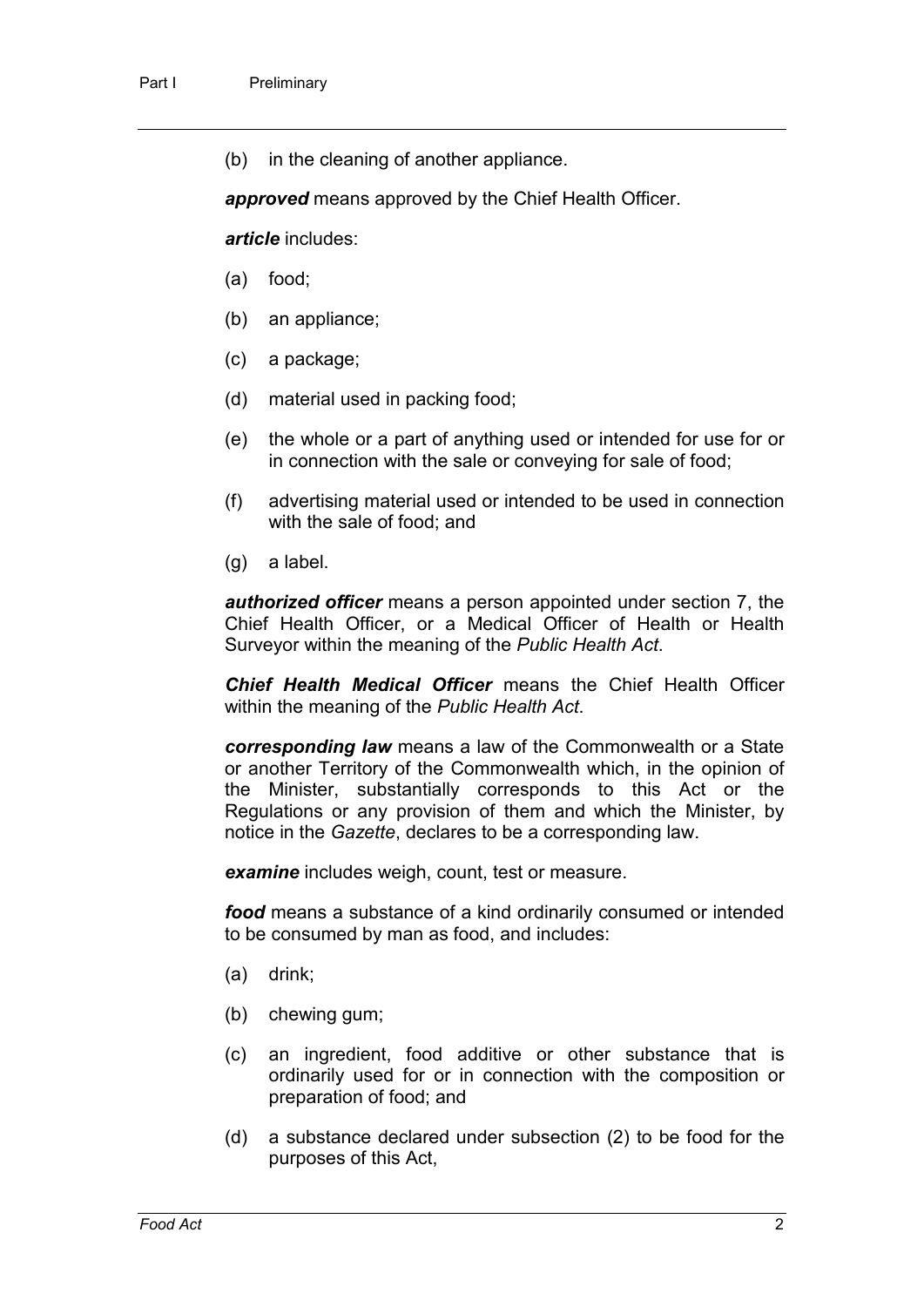but does not include a therapeutic substance within the meaning of the *Therapeutic Goods and Cosmetics Act*.

*food premises* means premises kept or used for the sale, preparation, packing, storing, handling, serving, supplying or conveying, for sale, of food.

*food vehicle* means a vehicle which is kept or used or is capable of being used for the carriage or storage, or in connection with the sale, preparation, packing, storing, handling, serving or conveying, for sale, of food.

*food vending machine* means a machine used or intended to be used for selling food without intervention or addition by or on behalf of the seller at the time of the sale.

*ingredient* includes an ingredient of an ingredient.

*label* includes a tag, brand, mark or statement in writing or a pictorial or symbolic representation or other descriptive matter on or attached to or used or displayed in connection with or accompanying food or a package of food.

*package* means anything in or by which food for sale is wholly or partly covered, enclosed, contained or packed.

*premises* includes land, whether or not appurtenant to a building, a building or part of a building and a tent, stall or other temporary structure, but does not include premises used exclusively as a private dwelling house.

*prepare* includes manufacture, process and treat.

*proprietor* means:

- (a) in relation to food premises, the owner or, where the owner is not the occupier, the occupier of the food premises, and includes a person in charge or apparently in charge of the food premises;
- (b) in relation to a food vehicle:
	- (i) where the vehicle is not the subject of a hire-purchase agreement or other lease or hire agreement, the owner; or
	- (ii) where the vehicle is the subject of a hire-purchase agreement or other lease or hire agreement, the lessee or hirer under that agreement,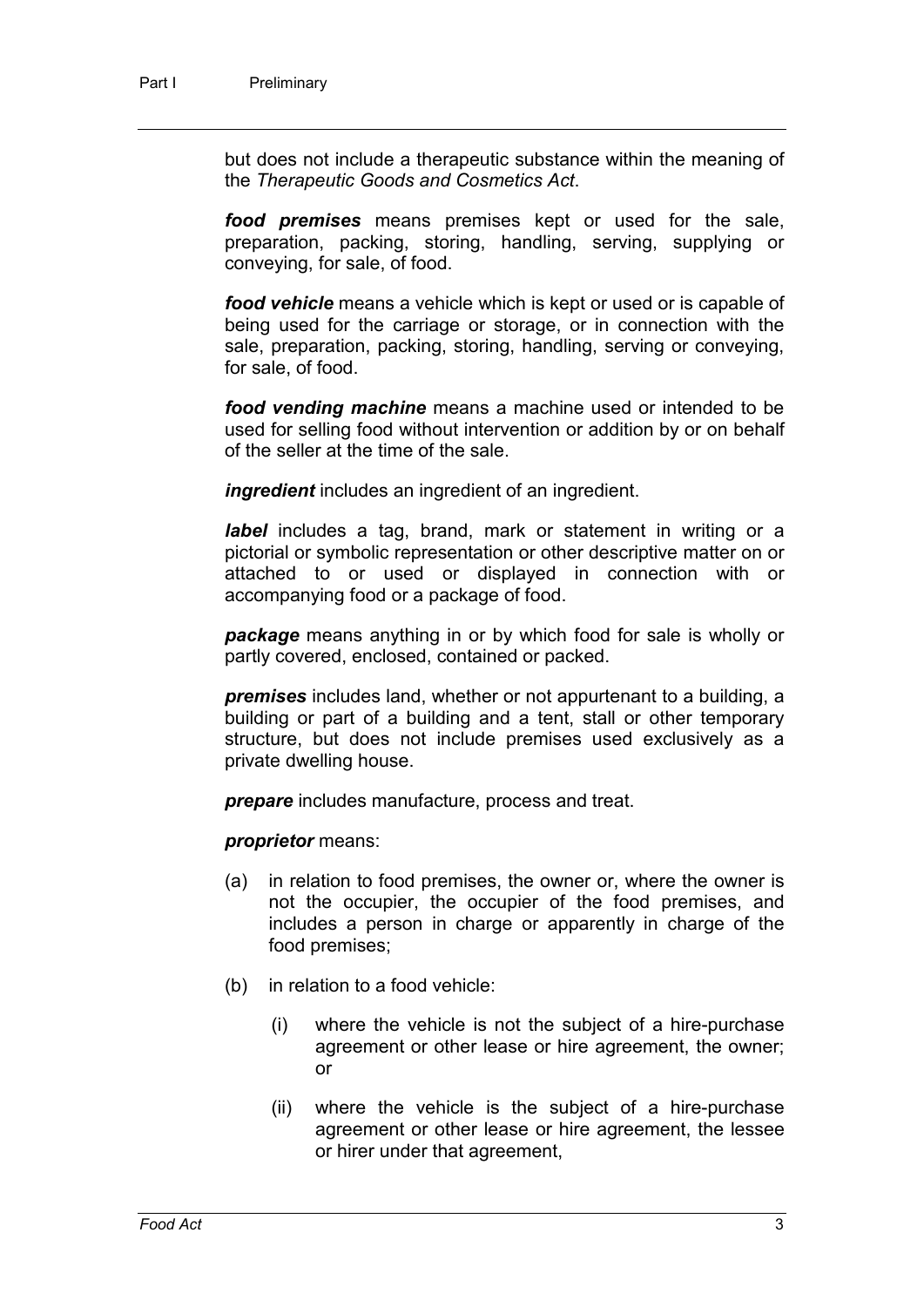and includes a person in charge or apparently in charge of the vehicle; and

- (c) in relation to an appliance:
	- (i) where the appliance is on food premises, the owner or occupier of the food premises; or
	- (ii) where the appliance is in a food vehicle, the owner, lessee or hirer of the food vehicle.

*publish* means to bring to the notice of the public or a section of the public by any means.

*registration*, in relation to a food vending machine, includes renewal of registration.

*sample* includes part of a sample.

*sell*, in relation to food, means sell or supply for human consumption, and includes:

- (a) every method of disposition for valuable consideration, including barter and the disposal by raffle, lottery or other game of chance;
- (b) an offer or attempt to sell, to receive for sale, have in possession for sale, expose for sale, send, forward or deliver for sale or cause or permit to be sold, exposed or offered for sale;
- (c) the supply or use pursuant to a contract, together with accommodation, service or entertainment, in consideration of an inclusive charge for the article supplied and the accommodation, service or entertainment;
- (d) to offer as a prize or reward, whether in connection with entertainment or for the purpose of advertisement or to further trade or business or otherwise;
- (e) to give to a person for the purpose of advertisement or to further trade or business; and
- (f) to expose or deposit on premises for the purpose of being offered for supply or use under paragraph (c) or as a prize or reward under paragraph (d).

*substance* includes an article and a compound included in food.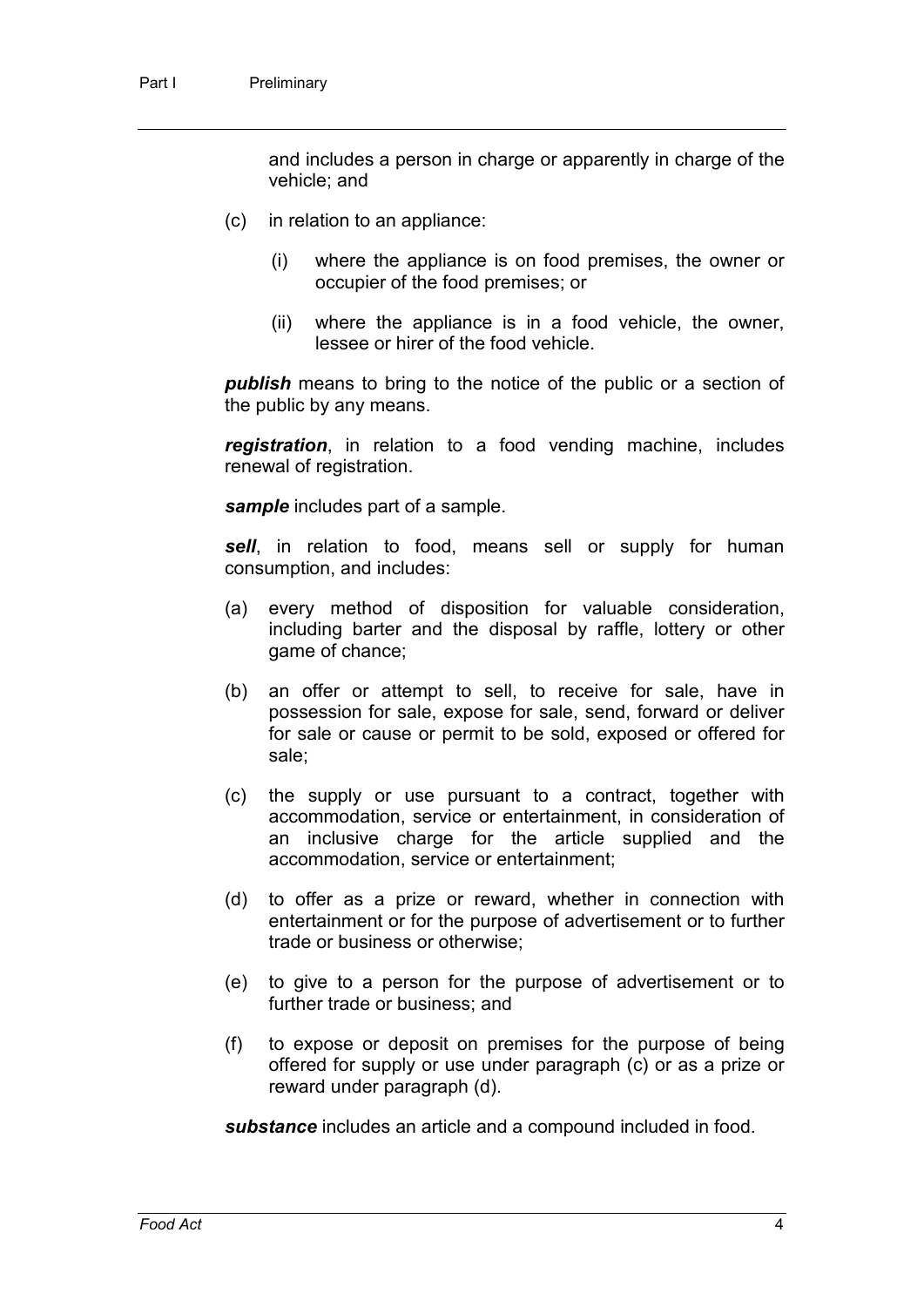*vehicle* means a device that is a means of conveyance by land, water or air whether or not it is capable of being operated, and includes a cart, caravan, bicycle, railway carriage, ship, boat, barge, hulk, aircraft or hovercraft.

- (2) The Minister may, by notice in the *Gazette*, declare a substance represented as being for consumption by man to be food.
- (3) For the purposes of this Act, food is adulterated where:
	- (a) it is labelled as being a particular type of food or a form of that type and:
		- (i) it contains or is mixed with or diluted by a substance in a quantity which diminishes in any manner any of its properties as compared with such food in a pure state and in an unadulterated condition; or
		- (ii) has had a constituent wholly or partly extracted or removed so that its proper-ties, as compared with such food in a pure state, are diminished;
	- (b) the Regulations specify that food generally or food of the type or form concerned is to contain not more than a specified quantity or proportion of a particular substance, and the food contains more than that quantity or proportion;
	- (c) it is damaged, deteriorated, impoverished, contaminated or perished;
	- (d) it is prepared in a manner whereby damage, deterioration, impoverishment, contamination or inferiority is or may be concealed;
	- (e) it is, either wholly or in part, the product of a diseased animal or one that has died naturally or, in the case of a warm blooded animal, one that has died otherwise than by slaughter;
	- (f) being a particular type of food, it has been prepared, stored or dealt with so that its taste or smell is not the taste or smell ordinarily associated with that type of food;
	- (g) it is injurious or dangerous to health;
	- (h) a package or anything included in the package in which the food is packed, or any thing or matter with which food comes in contact:
		- (i) is damaged, deteriorated, contaminated or perished; or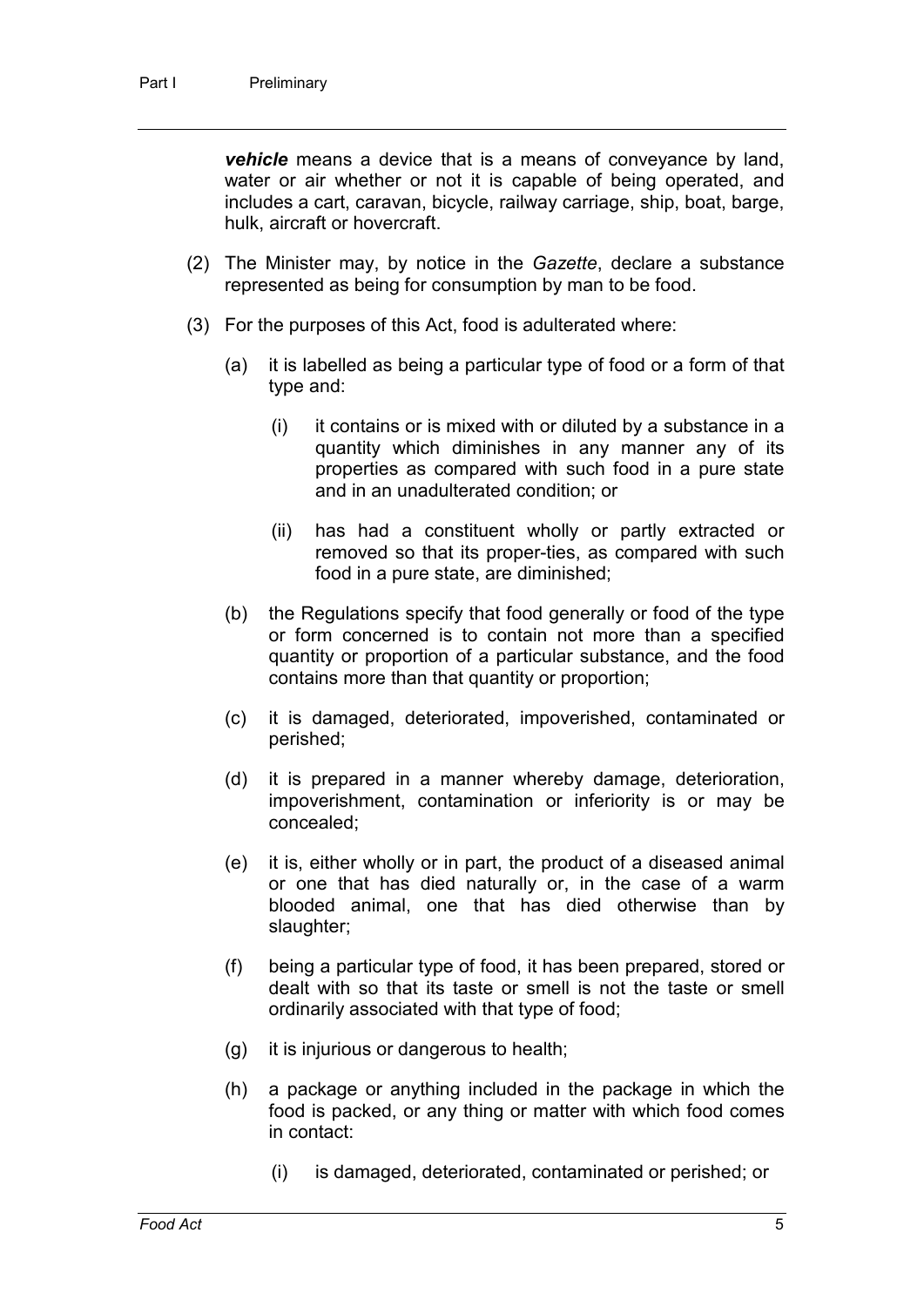- (ii) consists, either wholly or in part, of a substance which may render the article injurious to health or dangerous; or
- (j) subject to regulations made under this or any other Act, it contains a foreign substance or matter.

#### **5 Crown to be bound**

This Act binds the Crown.

### **Part II Administration**

#### **6 Delegation**

- (1) The Minister may, by instrument in writing, delegate to a person any of his powers and functions under this Act, other than this power of delegation.
- (2) A power or function delegated under this section, when exercised or performed by the delegate, shall, for the purposes of this Act, be deemed to have been exercised or performed by the Minister.
- (3) A delegation under this section does not prevent the exercise of a power or the performance of a function by the Minister.

#### **7 Authorized officers**

- (1) The Minister may, in writing, appoint a person to be an authorized officer for the purposes of this Act.
- (2) The Minister shall issue to an authorized officer an identity card, verified by the Minister, containing a photograph and the signature of the authorized officer.

#### **8 Powers of authorized officers**

- (1) For the purposes of this section, *premises* includes a vehicle.
- (2) Subject to this section, where an authorized officer is satisfied that there are reasonable grounds for believing that an offence against this Act has been, is being or is about to be committed, he may, with such assistance as he thinks necessary, at any reasonable time, enter premises and:
	- (a) examine the premises and their fittings, fixtures or appliances, and any other thing, which he believes on reasonable grounds has been, is being or is intended to be, used for or in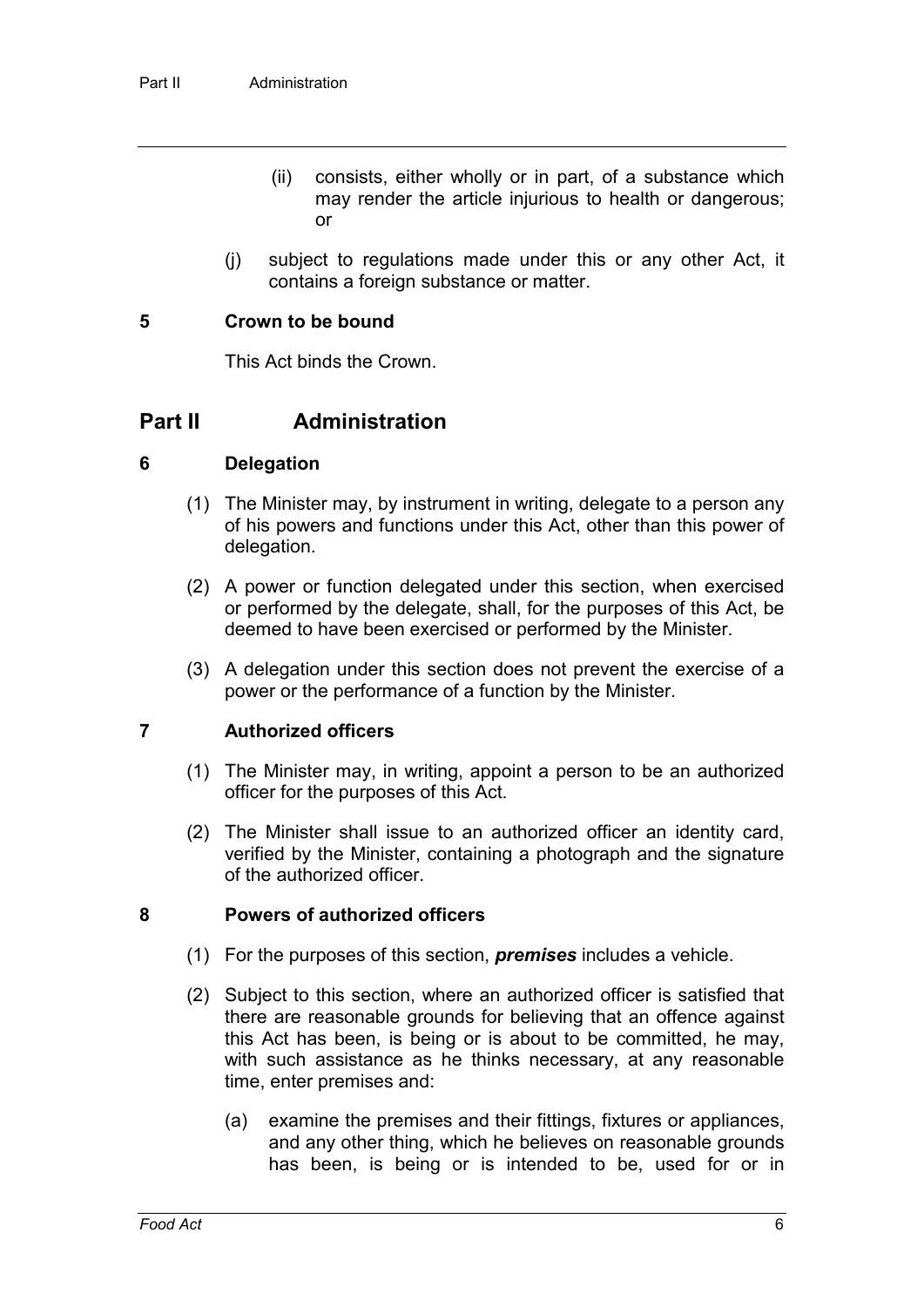connection with the sale, preparation, packing, storing, handling or serving of food;

- (b) examine food found on the premises;
- (c) take and remove the food, or samples of it, or an appliance referred to in paragraph (a);
- (d) open and examine a package which he believes, on reasonable grounds, contains food;
- (e) examine and, if he thinks fit, remove for copying books, documents or other records found on the premises which contain information relevant to the enforcement of this Act and make copies of or take extracts from them;
- (f) seize and detain for such time as he thinks fit the food or an appliance by means of or in relation to which he believes, on reasonable grounds, there has been a breach or contravention of this Act;
- (g) mark, fasten, secure or seal any food or appliance;
- (h) mark, fasten, secure or seal a door, gate or opening affording access to the food or an appliance;
- (j) take and remove anything whether or not an article to which this Act applies, which he believes, on reasonable grounds, may be used as evidence in proceedings for an offence against this Act; and
- (k) take such photographs or films or audio or visual recordings in relation to the premises or a thing referred to in paragraph (j) which he believes, on reasonable grounds, may be used as evidence in proceedings for an offence against this Act, as he thinks fit.
- (3) An authorized officer may, at any time, stop and detain a vehicle on or in which he believes, on reasonable grounds, food or an appliance of a kind referred to in subsection (2)(a) is being conveyed or on or in which food is sold, prepared, packed, stored, handled or served.
- (4) An authorized officer exercising a power under this section shall identify himself and produce his identity card to a person:
	- (a) in or on premises; or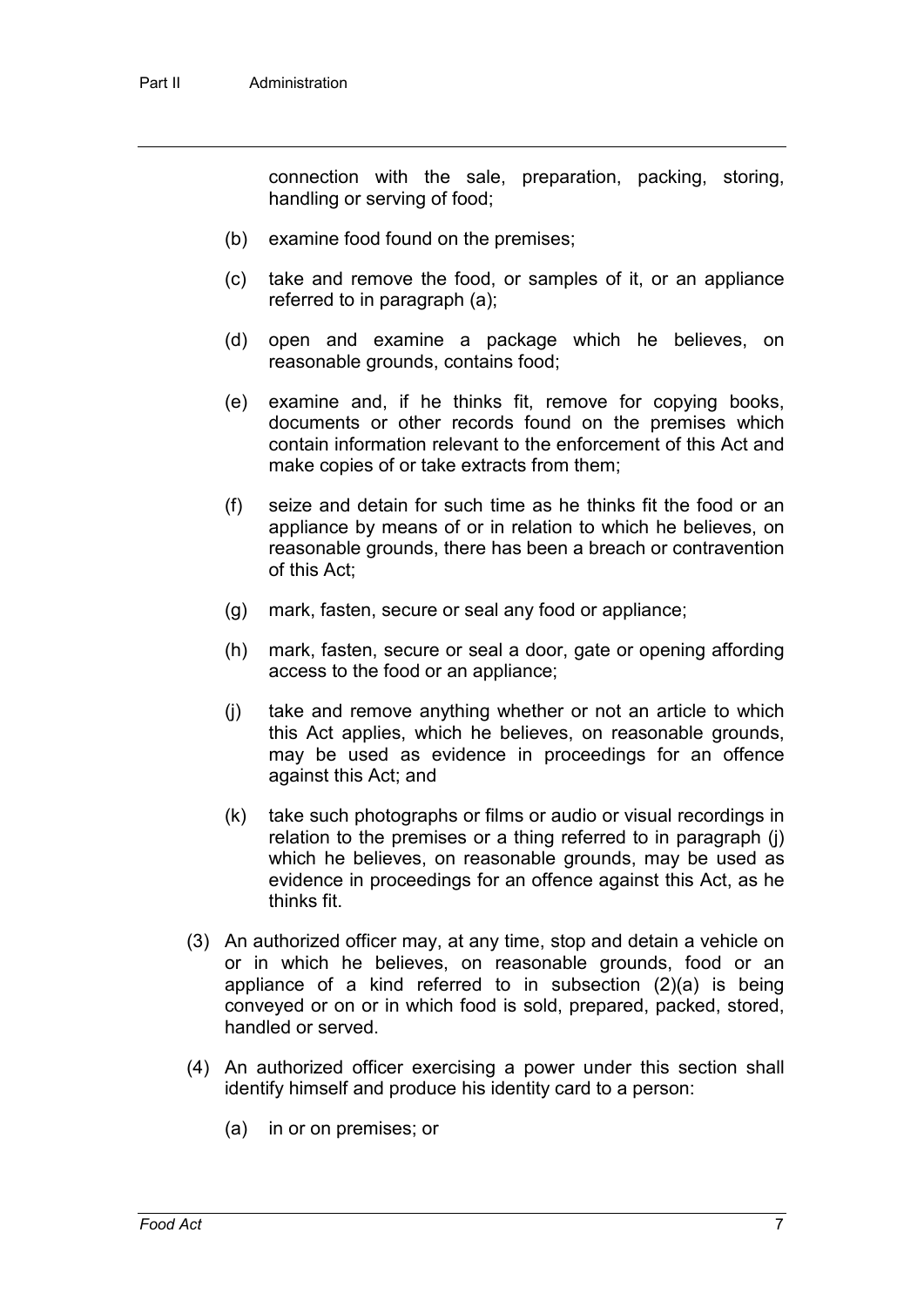(b) who claims an interest in the things in respect of which the power was exercised,

who questions the right of the authorized officer to exercise that power.

(5) The production by an authorized officer of his identity card under subsection (4) is, until the contrary is proved, sufficient authority for the officer to exercise a power which he appears, under this Act, empowered to exercise.

### **9 Liability for acts**

Where under this Act an authorized officer does an act or makes an omission in good faith in:

- (a) the exercise or purported exercise of a power; or
- (b) the performance or purported performance of a function,

no action, claim or demand, whether civil or criminal, in respect of that act or omission lies, or shall be commenced or allowed, against the Crown or the authorized officer.

## **Part III Labelling, hygiene, &c.**

### **Division 1 Labelling requirements**

#### **10 Labelling on packages**

- (1) A package of food intended for sale shall bear a label setting out, in the prescribed manner:
	- (a) where there is a standard prescribed for the food and a name has been prescribed to be used in relation to that food – the prescribed name;
	- (b) where no standard or name has been prescribed in relation to that food – a name or description sufficient to indicate the true nature of the food to which it relates;
	- (c) the name and business address of the vendor, manufacturer or packer of the contents of the package or, in the case of imported food, the name and business address of the importer;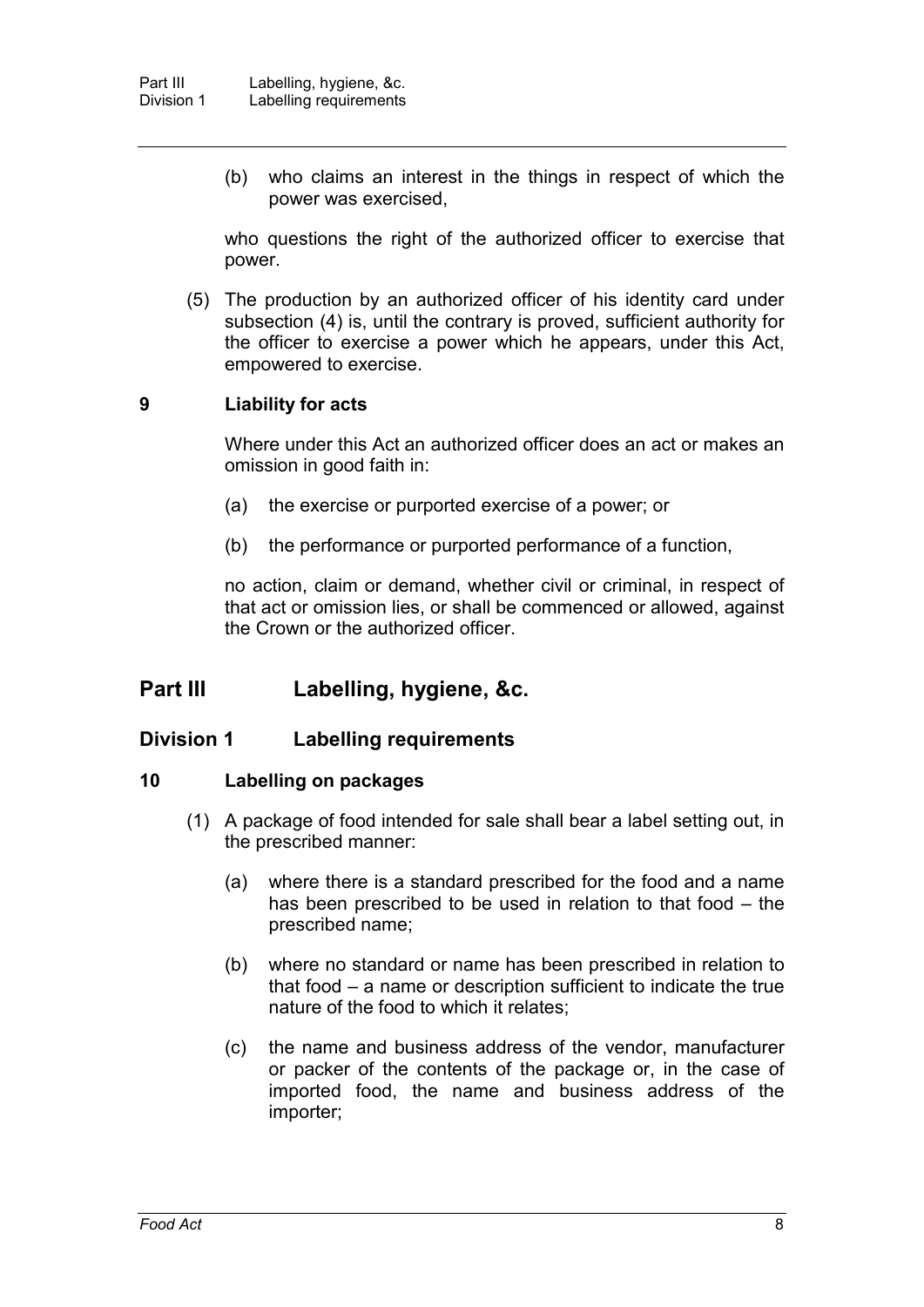- (d) subject to regulations made or deemed to be made under this Act, the requirements of any other law of the Territory relating to the date-marking or storage of the food; and
- (e) such other particulars as are prescribed.
- (2) The Regulations may prescribe food or classes of food to which, or the circumstances in which, subsection (1) does not apply.
- (3) Subsection (1) does not apply, unless otherwise prescribed in relation to a particular class of food, where the food was packed in the presence of the purchaser before or at the time of the sale.

### **Division 2 Hygiene requirements, &c.**

#### **11 Unclean conditions of food premises, &c.**

- (1) Where the Chief Health Officer is satisfied, by his own inspection or by the report of an authorized officer, that food premises, a food vehicle or an appliance is in an unclean or insanitary condition, he may, by notice in writing served on the proprietor, require that the food premises, food vehicle or appliance be put into a clean and sanitary condition, to the satisfaction of an authorized officer, within such period after the service of the notice as is specified in the notice.
- (2) Where, after the expiration of the period referred to in subsection (1), the Chief Health Officer is not satisfied that the food premises, food vehicle or appliance to which the notice served under that subsection relates has been put into a clean and sanitary condition, he may, by further notice in writing served on the proprietor, require that the food premises, food vehicle or appliance, as the case may be, shall not be kept or used for the sale, preparation, packing, storing, handling, serving, supplying or conveying for sale of food until an authorized officer has issued to the proprietor a certificate in writing certifying that the food premises, food vehicle or appliance has been put into, and is in, a clean and sanitary condition.
- (3) The proprietor on whom a notice under subsection (2) is served may, at any time after it has been served, request, in writing, the Chief Health Officer to cause the food premises, food vehicle or appliance to be inspected by an authorized officer.
- (4) Where a request under subsection (3) relates to a food vehicle or appliance, the Chief Health Officer shall, by notice in writing served on the proprietor, specify the place where an inspection of the food vehicle or appliance shall be made.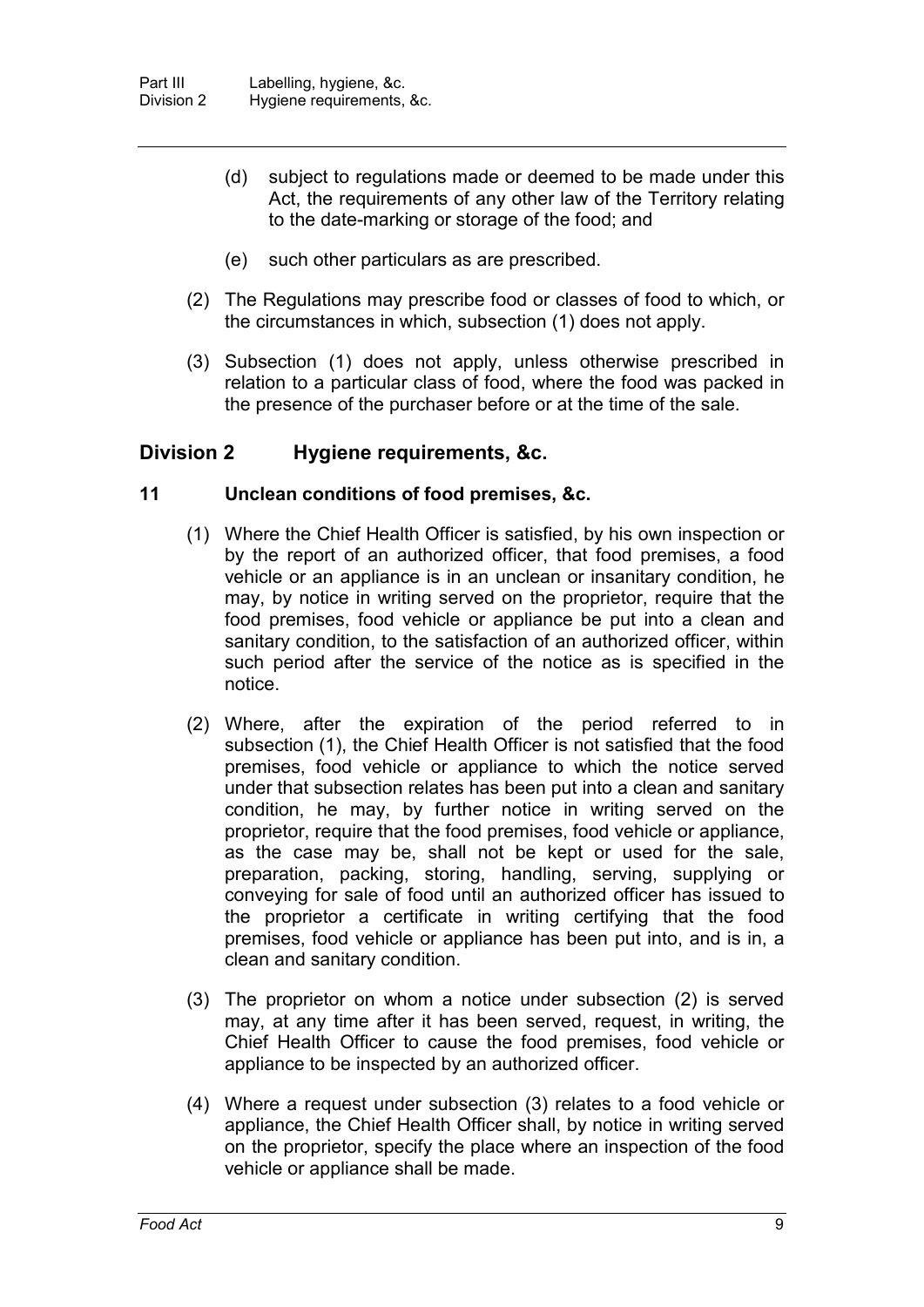- (5) Where a request is made under subsection (3) and:
	- (a) an inspection made:
		- (i) in the case of food premises, within 24 hours after the receipt of the request by the Chief Health Officer; or
		- (ii) in the case of a food vehicle or appliance, within 24 hours after the receipt of the notice referred to in subsection (4) by the proprietor; and
	- (b) the authorized officer making the inspection refuses on completion of the inspection to issue to the proprietor a certificate referred to in subsection (2),

the proprietor may, within 14 days after the refusal, appeal to a Local Court against that refusal.

- (6) Where a request is made under subsection (3) and the food premises, food vehicle or appliance to which the request relates is not inspected within the appropriate period referred to in subsection (5)(a), a certificate in respect of the food premises, food vehicle or appliance shall be deemed, for the purposes of subsection (7), to have been issued to the proprietor under subsection (2) on the expiration of that period.
- (7) Where a notice under subsection (2) has been served on a proprietor and:
	- (a) a certificate has not subsequently been issued under that subsection, or is not deemed to have been issued under subsection (6); or
	- (b) an appeal under subsection (5) against the refusal of an authorized officer to issue a certificate has not been allowed,

a person who, in the breach of the notice:

- (c) keeps or uses the food premises or food vehicle for the sale, preparation, packing, storing, handling, serving, supplying or conveying for sale of food; or
- (d) uses the appliance in or for the selling, preparing, packing, storing, handling, serving or supplying of food or in or for the cleaning of another appliance,

is guilty of an offence.

Penalty: \$5,000.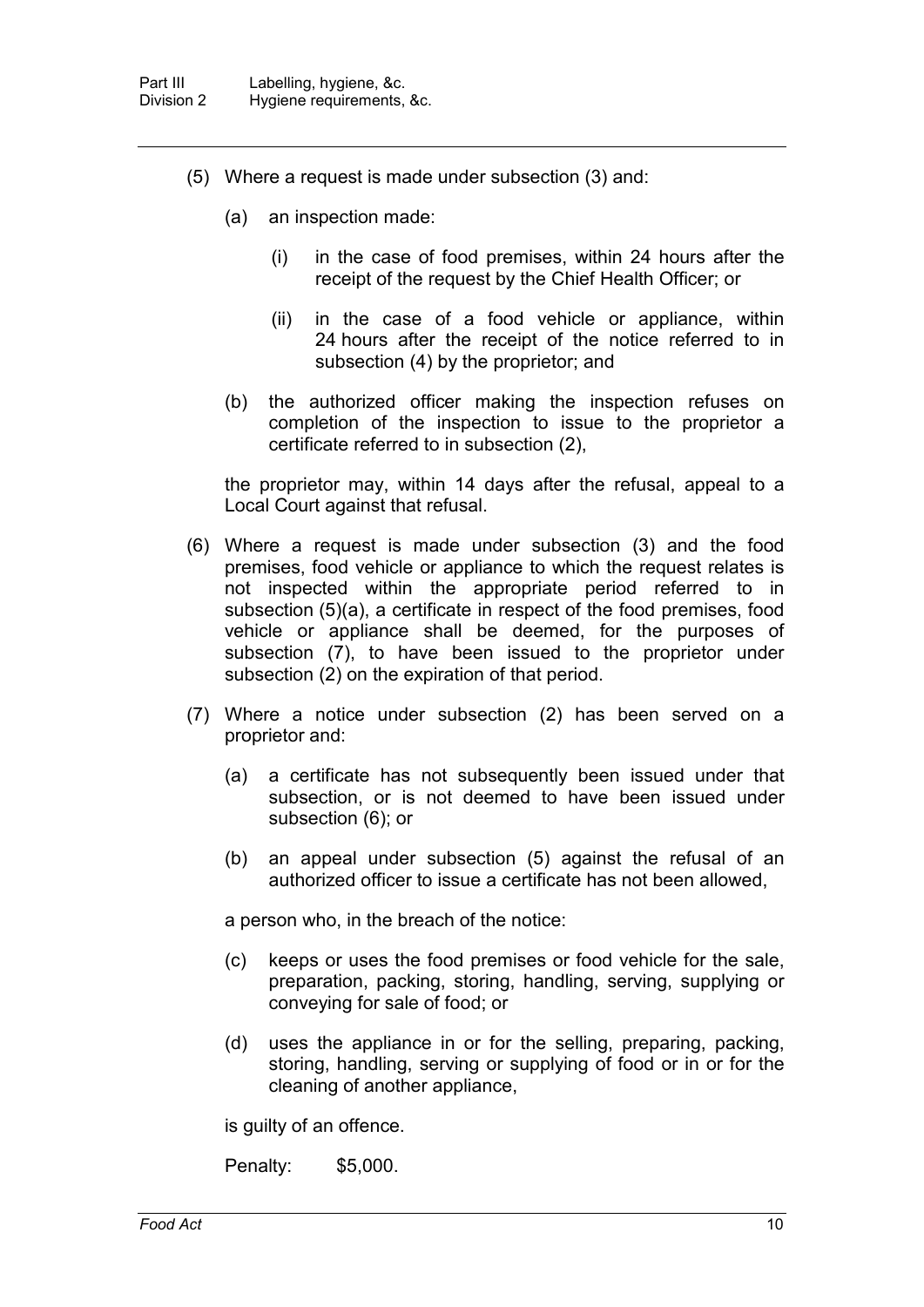### **12 Appeal against refusal to issue certificate**

- (1) The Local Court to which an appeal under section 11(5) is made has jurisdiction to hear and determine the appeal, and may regulate its own procedure.
- (2) An appeal under section 11(5) shall be a hearing de novo but shall not operate to stay a notice under section 11(2) or affect the liability of a person for an offence against section 11(7).
- (3) The Local Court may determine an appeal under section 11(5) by confirming the refusal of the authorized officer to issue the certificate or directing the authorized officer to issue the certificate and the authorized officer shall issue the certificate accordingly.
- (4) The costs of an appeal under section 11(5) shall be at the discretion of the Local Court hearing the appeal.

### **Division 3 Food vending machines**

#### **13 Vending machines**

- (1) In this section, unless the contrary intention appears, *servicing* means stocking or replenishing a food vending machine with food.
- (2) No person shall install a food vending machine in or on premises without first obtaining the approval in writing of the Chief Health Officer.
- (3) For the purposes of subsection (2), a person is deemed to have obtained the approval required if the food vending machine intended to be installed is of a brand, class or kind that the Chief Health Officer has, by notice in the *Gazette*, declared that a person may instal without first obtaining the Chief Health Officer's specific approval in writing.
- (4) No person shall service, sell or permit the sale of food by means of a food vending machine unless the machine is registered under subsection (7) or is exempted from registration.
- (5) A food vending machine is exempt from registration if, after approval for its installation has been obtained pursuant to subsection (2), it is serviced with and used to sell only proprietary lines of food:
	- (a) manufactured in accordance with prescribed standards;
	- (b) packed so as to be protected from damage or contamination;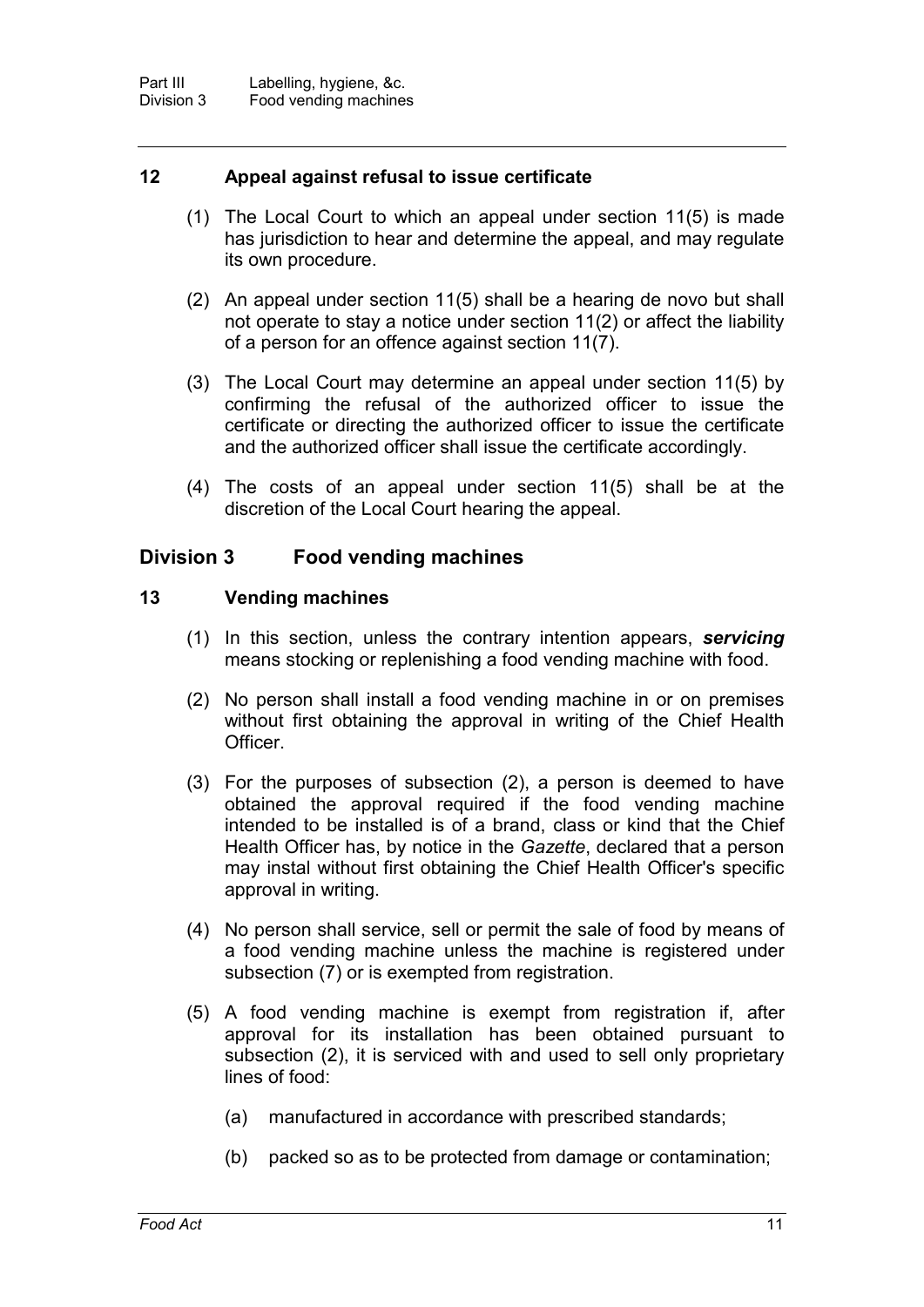- (c) that may be stored for a reasonable time without perishing or deteriorating; and
- (d) not of a brand, class, or kind of food that the Chief Health Officer has, by notice in the *Gazette*, declared shall be sold only by means of a registered food vending machine when sold by vending machine.
- (6) The owner of a food vending machine that is not clearly exempt from registration shall, before servicing, using or allowing the machine to be used for selling food, apply to the Chief Health Officer for registration of the machine.
- (7) An application under subsection (6) shall be in the prescribed form and be accompanied by the prescribed fee (if any).
- (8) The Chief Health Officer shall, as soon as practicable after receiving an application under subsection (6):
	- (a) register the food vending machine in the name of each person who he is satisfied is sharing or is intended to receive or share the profits or proceeds of the sale of food from the machine;
	- (b) refuse to register the machine; or
	- (c) exempt the machine from registration.
- (9) For the purposes of this Act, food sold by means of a food vending machine shall be deemed to be sold by the person in whose name it is registered under subsection (8) or, if it is not so registered or is exempted under that subsection, by the person last servicing the machine, and shall be deemed to have been sold on the day when and at the place where the food was received by the purchaser.
- (10) Where, by or under this Act, the purchaser of food, whether for analysis or otherwise, is required or authorized to give or to deliver to a person a notice or a part of a sample of such food and the food was sold to the purchaser by means of a food vending machine, such notice or part shall be deemed to be sufficiently given or delivered if the notice or part is given or delivered, either personally or by registered post, to a person who is registered under subsection (8) in respect of the machine or, if it is not so registered or is exempted under that subsection, to the person last servicing the machine.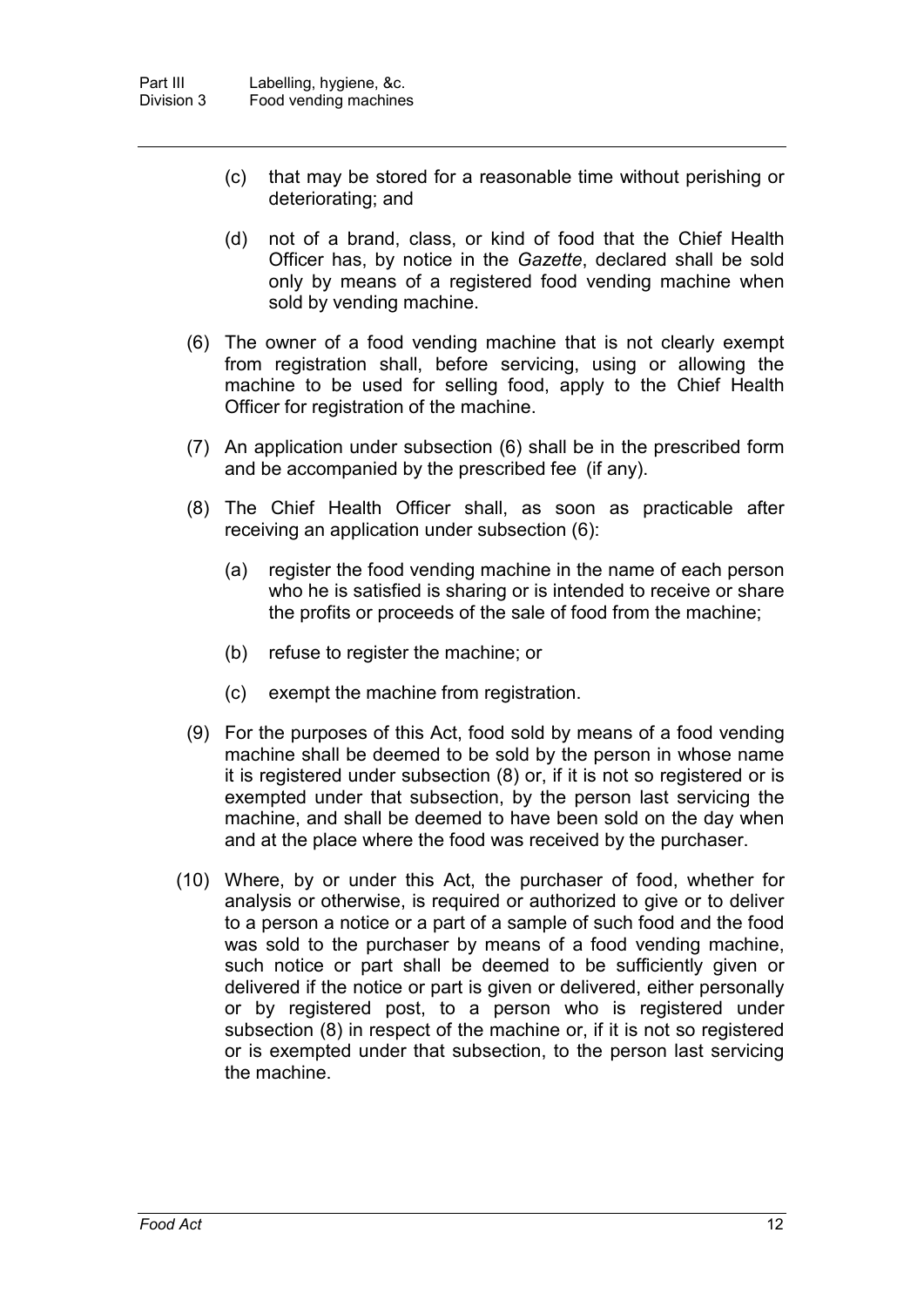## **Part IV Samples and analysis, &c.**

#### **14 Appointment of analysts**

- (1) The Minister may, by notice in the *Gazette*, appoint a person to be an analyst for the purposes of this Act.
- (2) In proceedings for an offence against this Act, a certificate purporting to be signed by the Minister stating that:
	- (a) a person named in the certificate was, on a specified date, an analyst; and
	- (b) the appointment of that analyst was a general appointment or that the appointment was for a stated purpose,

is conclusive evidence of the facts so stated.

#### **15 Duties of analyst**

- (1) Where food is submitted under this Act for analysis, the analyst shall:
	- (a) analyse the food himself; or
	- (b) direct the analysis of the food by another person, which analysis shall be deemed to have been carried out by the analyst,

and the analyst shall make out a certificate in the prescribed form giving the result of the analysis.

(2) Where a method has been prescribed for the analysis of a class of food submitted under this Act for analysis, the analyst shall analyse the food in accordance with that prescribed method.

#### **16 Obtaining samples for analysis**

- (1) In obtaining a sample of food under section 8(2)(c), an authorized officer shall:
	- (a) subject to subsection (4), pay, or tender payment of, an amount equal to the current market value of the sample to the person from whom the sample is obtained; and
	- (b) before or as soon as practicable after obtaining the sample, inform the proprietor of the food premises or food vehicle of the authorized officer's intention to have the sample analysed.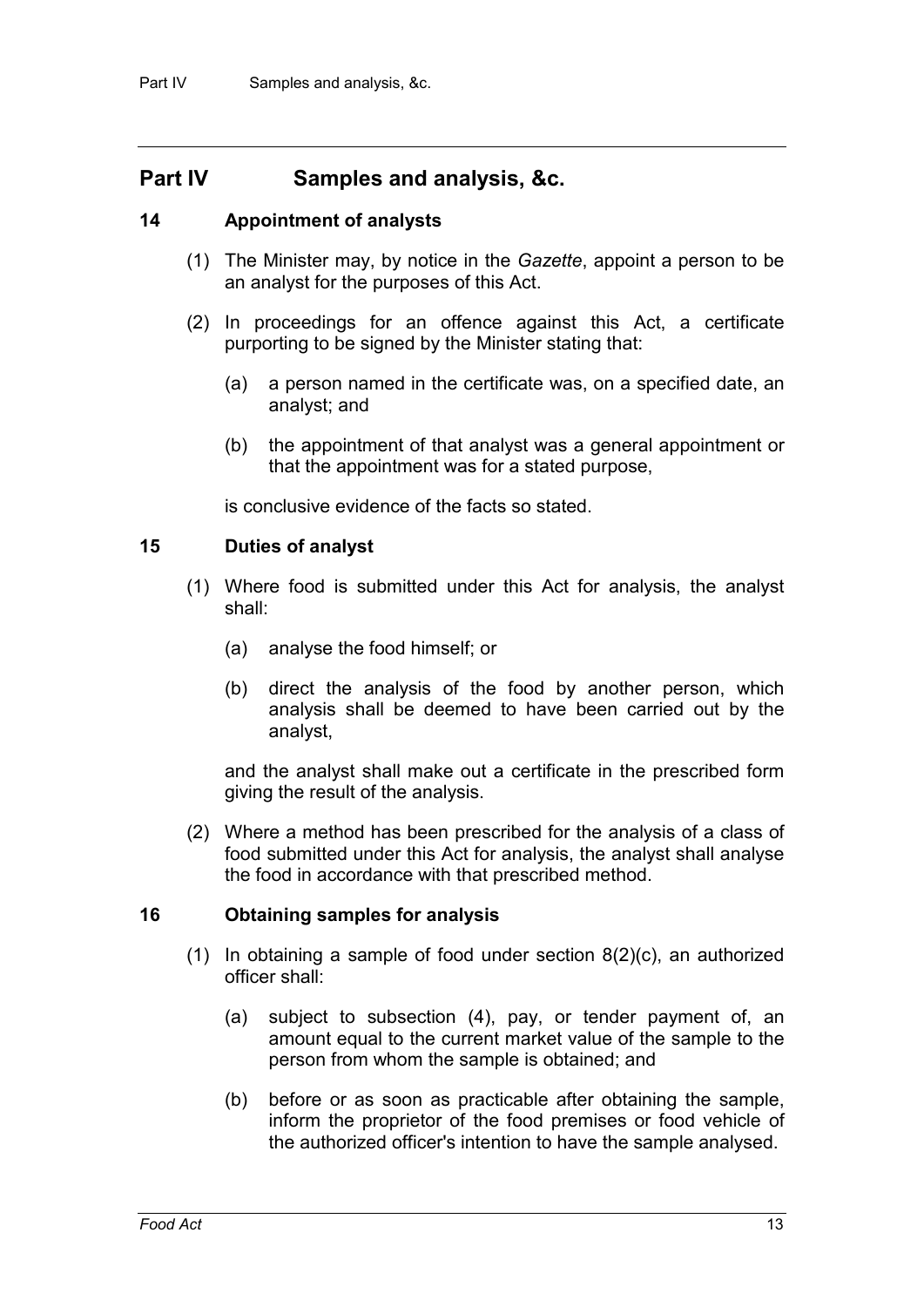- (2) An authorized officer may, for the purpose of enabling him to exercise the power conferred by section 8(2)(c), require the person having charge of the food to present and permit the inspection of a package containing the food and to take from the package the sample demanded.
- (3) An authorized officer, in obtaining a sample of food which is in an unopened package (not being a package containing 2 or more other packages containing the food), shall not, without the permission of the person having charge of the food, obtain less than the whole of the contents of the package.
- (4) Where an amount has been prescribed as the amount to be paid or tendered as payment for a sample of food, it shall not be necessary for an authorized officer to pay, or tender payment of, a higher amount for the sample.
- (5) Where an authorized officer obtains a sample of food from a food vending machine and no person on the premises or vehicle in or on which the machine is situated admits to being the owner or in charge of the machine, the authorized officer may, if he has properly paid for the sample, obtain the whole sample without following the procedure prescribed in subsection (1) and, if the sample is obtained for analysis, he shall mark, fasten and seal the sample in such manner as its nature will permit and retain it for analysis.
- (6) The obtaining under section 8 (2)(c) of a sample of food by an authorized officer shall, in proceedings for an offence of selling food in contravention of this Act, be deemed to be a sale of the food.

### **17 Procedure for taking samples**

- (1) Where the Regulations prescribe the number of samples to be taken under section 8(2)(c) by an authorized officer in relation to the class of food concerned, he shall take or purchase the prescribed number of samples and deal with them as prescribed.
- (2) Subject to subsection (3), where the Regulations do not prescribe the number of samples to be taken in relation to the class of food concerned or the type of analysis proposed to be carried out and an authorized officer takes or purchases a sample of food in accordance with section 16 with the intention that it be submitted for analysis, he shall:
	- (a) divide the sample into 3 parts and mark, fasten and seal each part in such manner as its nature will permit;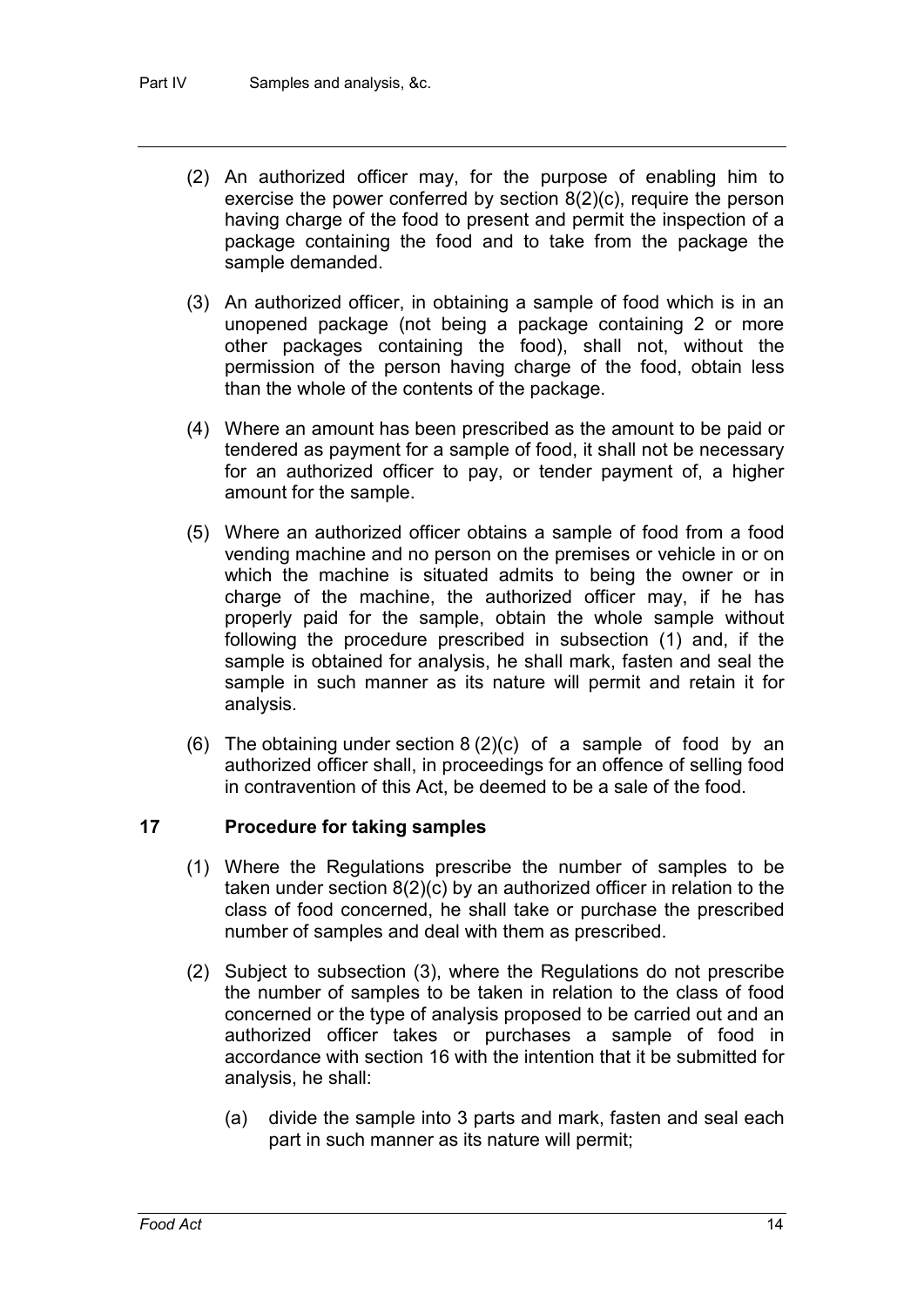- (b) leave one part with the proprietor of the food premises or food vehicle or person from whom the sample was obtained;
- (c) retain one of the remaining parts for analysis; and
- (d) retain the other remaining part for future comparison.
- (3) Where the number of samples to be taken by an authorized officer is not prescribed and if the division of a sample into 3 separate parts as required by subsection (2) would, in the opinion of the authorized officer:
	- (a) so affect or impair the composition or quality of the sample as to render the separate parts unsuitable for accurate analysis;
	- (b) furnish parts insufficient for accurate analysis; or
	- (c) render the sample in any other way unsuitable for analysis,

he shall take such number of samples as he considers necessary and shall deal with them in a manner appropriate in the circumstances.

- (4) Where a sample of food is taken by an authorized officer in the form of separate or severable objects, it shall not be necessary for the authorized officer in dividing the sample into parts pursuant to this section to divide any one of those objects and the authorized officer shall be deemed to have complied with this section if he takes a number of such objects, divides the number so taken into the requisite number of parts so that each part consists of one or more such separate or severable objects and deals with the parts in accordance with subsection (1), (2) or (3), as the case requires.
- (5) An authorized officer shall have complied with this section notwithstanding the failure by the proprietor of the food premises, or food vehicle, or person from whom the sample was obtained, to accept a part or parts to be delivered to him in accordance with this section.
- (6) A sample shall be delivered to an analyst either personally or by sending it by registered post in a sealed package addressed to the analyst at his usual place of business.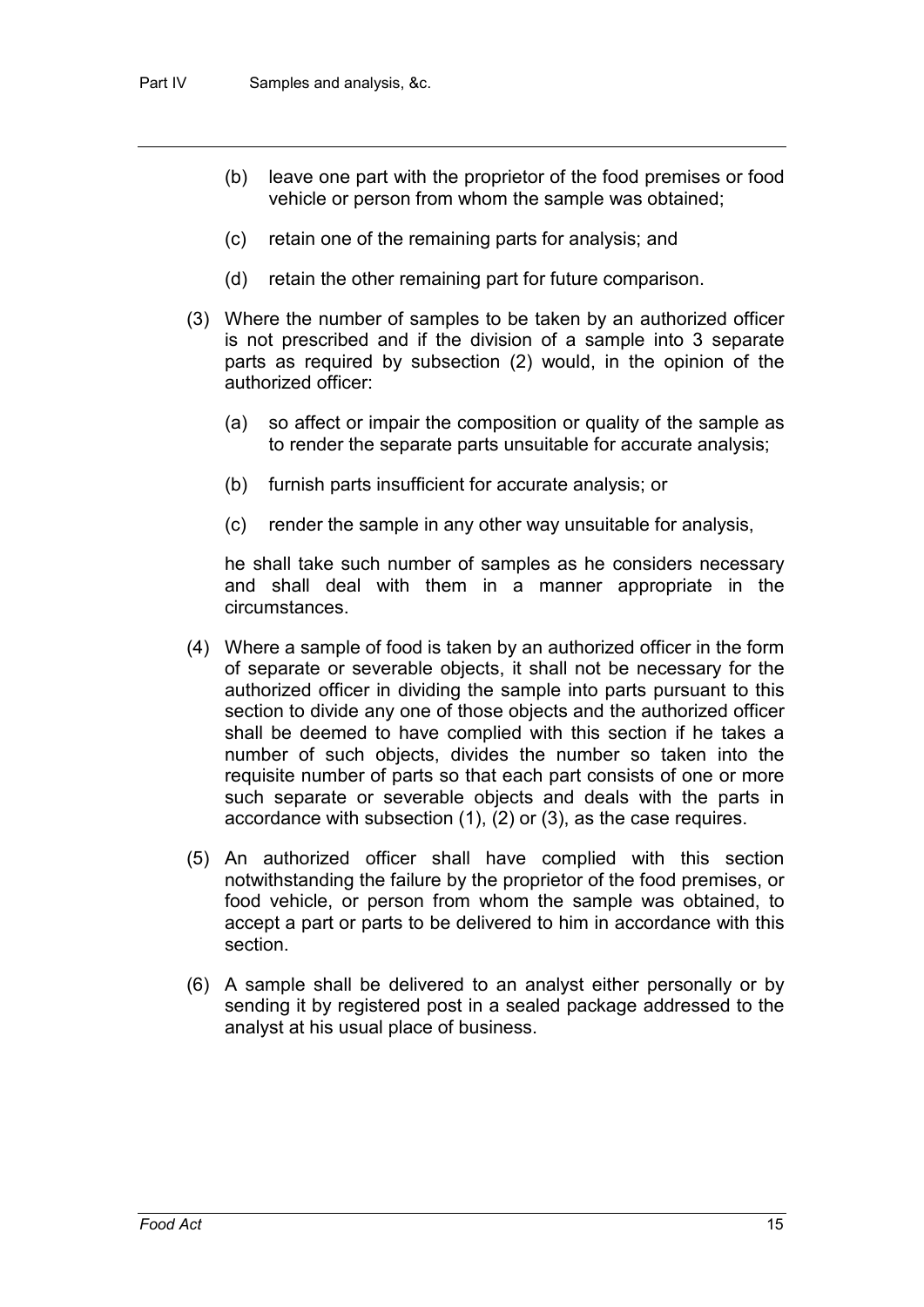#### **18 Evidence in relation to sample**

Where an authorized officer, in proceedings for an offence against this Act, has given evidence of having:

- (a) placed a part of a sample taken in accordance with section 17 in a container or package;
- (b) sealed or fastened and marked, in the prescribed manner, the container or package;
- (c) endorsed the prescribed particulars on the approved form accompanying the container or package;
- (d) packed the container in a particular manner; and
- (e) delivered the container or package, in accordance with section 17(6), to an analyst,

a certificate produced by the authorized officer signed by the analyst stating that:

- (f) the analyst received in good order the container or package addressed to him;
- (g) the container or package was packed in the same manner as stated by the authorized officer;
- (h) the container or package contained the part of the sample of the same nature as that sent by the authorized officer; and
- (j) the part of the sample was in a container or package sealed or fastened and marked in the same manner as that stated by the authorized officer,

is evidence:

- (k) of the facts stated in the certificate;
- (m) that the container or package received by the analyst was the same container or package as that sent by the authorized officer and was not broken into or interfered with in transit; and
- (n) that the part of the sample received by the analyst was the part of the sample sent to the analyst by the authorized officer.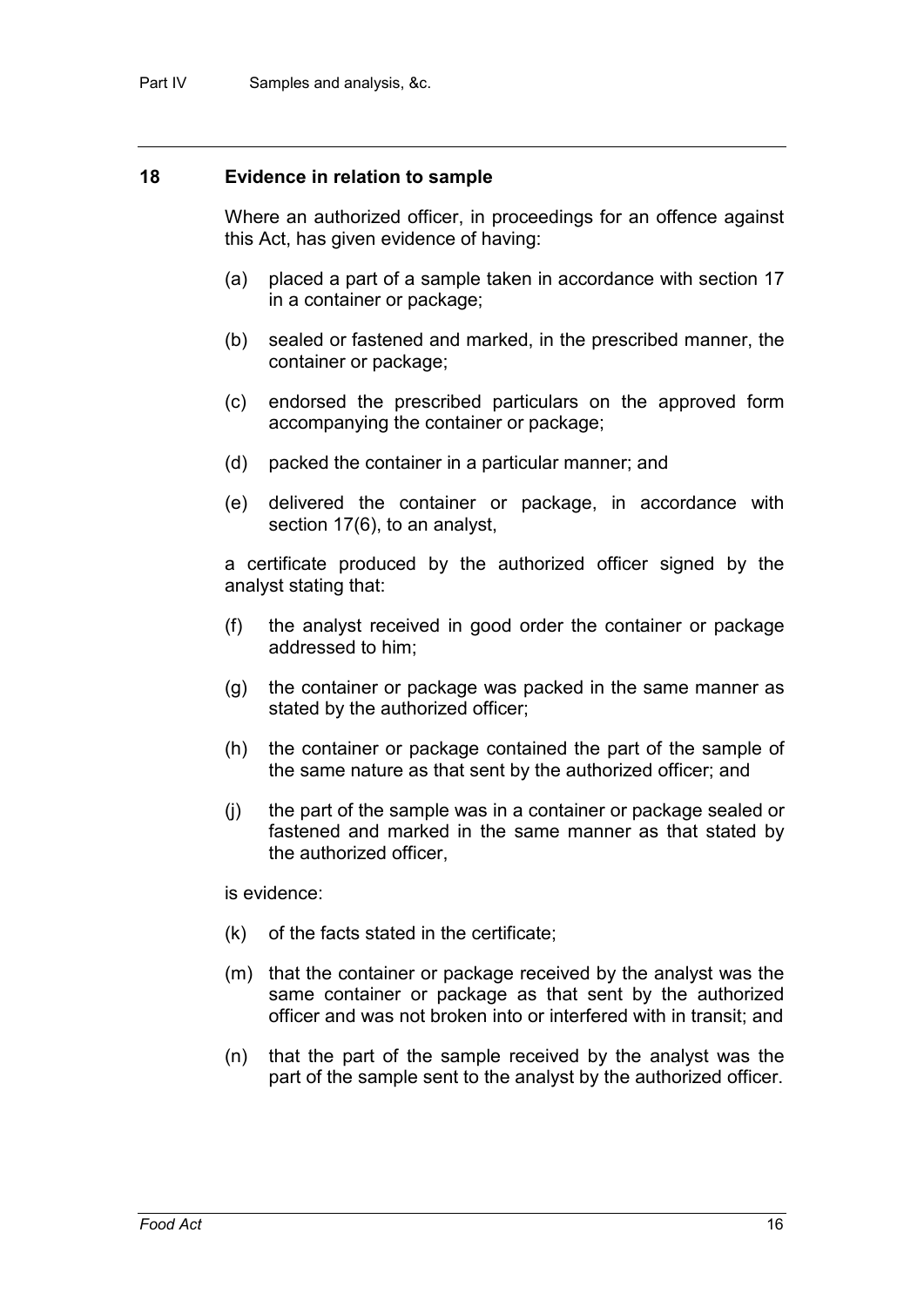#### **19 Person may require sample taken**

- (1) The Chief Health Officer may, when requested by a person tendering the prescribed fee, direct an authorized officer to take a sample of food and submit the sample for analysis and the authorized officer shall comply with that direction.
- (2) Unless the Chief Health Officer otherwise directs, the cost of the analysis of a sample of food taken under this section shall be borne by the person requesting it.
- (3) A sample to be taken as the result of a request made under subsection (1) shall be taken in accordance with section 17 and dealt with in the prescribed manner.

#### **20 Analyst to analyse sample and make report**

- (1) Subject to subsection (2), where an analyst receives a sample of food sent to him under this Act for analysis, he shall as soon as practicable after receiving it carry out an analysis of the food contained in the sample.
- (2) Where a particular method of analysis of food or a class of food has been approved, an analyst shall, in his analysis of that food, adopt that approved method of analysis.
- (3) As soon as practicable after carrying out an analysis of food under subsection (1), an analyst shall give to the Chief Medical Officer a written report of the analysis, dated and signed, in which he shall set out his findings and the method of analysis adopted by him in arriving at those findings.
- (4) Where:
	- (a) a particular method of analysis of food or class of food has been approved; and
	- (b) an analyst, in carrying out an analysis of the food or the food of that class for the purposes of this Act, has not adopted that approved method of analysis,

the report of the analysis of that food shall be deemed not to be a report of analysis for the purposes of this Act.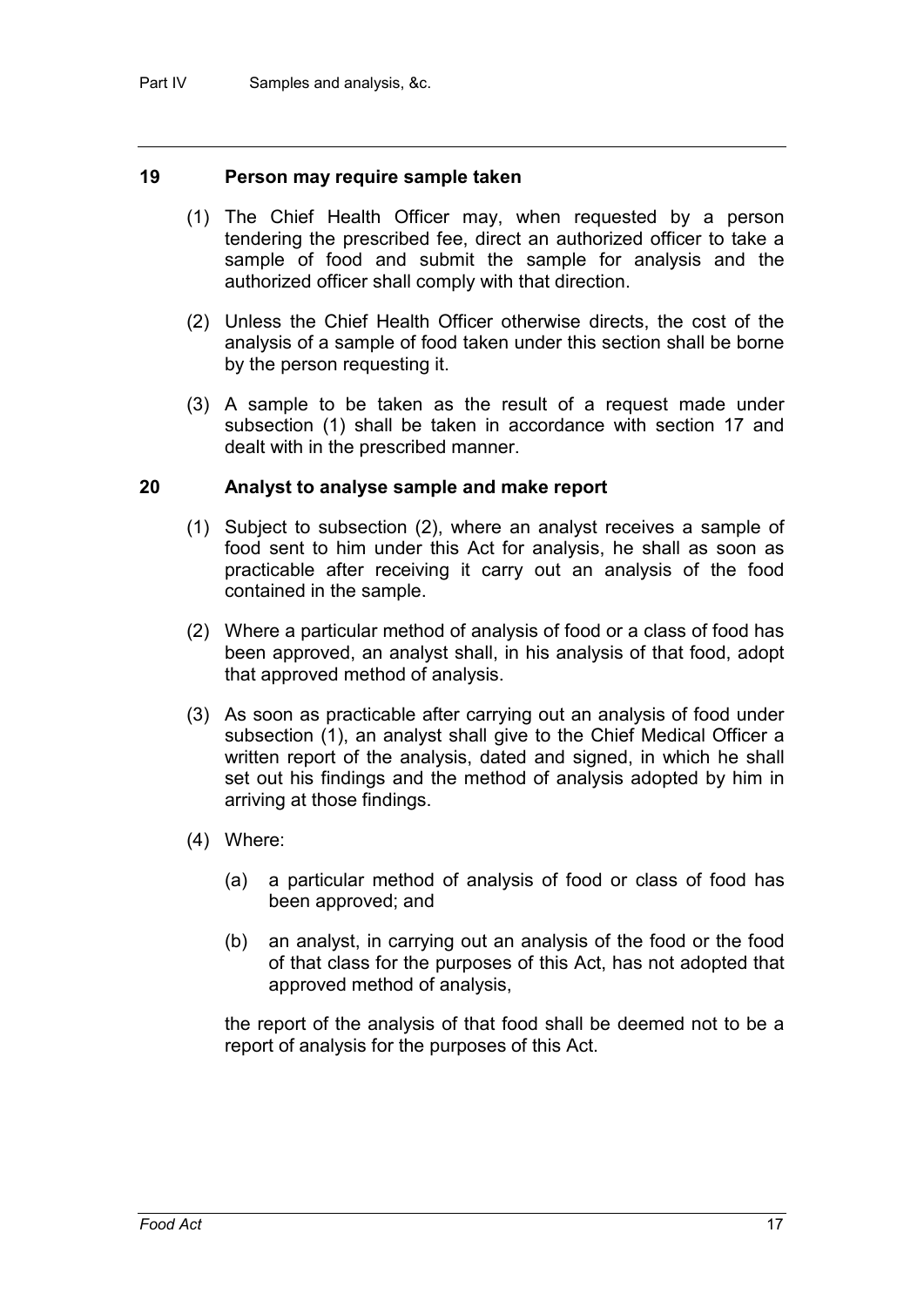#### **21 Use of report of analysis**

- (1) Subject to section 20(4) and subsection (2), the production in any legal proceedings of a document purporting to be a report of analysis is, without proof of the signature of the person appearing to have signed it, evidence of the matters stated in that document.
- (2) Subsection (1) shall not apply where:
	- (a) the person (in this section called *the prosecutor*) intending to rely on the production of the document has not, at the time of service of the instrument originating the proceedings, served the defendant with a copy of the document; or
	- (b) the defendant has, at least 7 days before the return date of the instrument originating the proceedings given to the prosecutor notice in writing personally or by post that he requires the analyst to attend as a witness.
- (3) Notwithstanding a failure to comply with subsection (2), the court hearing the proceedings may:
	- (a) allow a report of analysis to be admitted in evidence at any time during the proceedings; or
	- (b) extend the time for giving a notice under subsection  $(2)(b)$ ,

and may, for those purposes, adjourn the hearing on such terms as it thinks fit.

- (4) The court may, in addition to any other order as to costs, order a defendant who gives notice under subsection (2)(b) to pay so much of the expense of the prosecutor involved in and incidental to having the analyst attend before the court as a witness as it thinks fit.
- (5) Service of a copy of a report of analysis shall be proved in the same manner as service of a summons is proved in the court hearing the proceedings.

#### **22 Supply of results of analyses**

Where an authorized officer submits food to an analyst for analysis the Minister shall supply, on demand and on payment of the prescribed fee, a copy of the certificate referred to in section 15 to the person from whom the food was taken or obtained or to the manufacturer, packer or importer of the food or the agent of the manufacturer.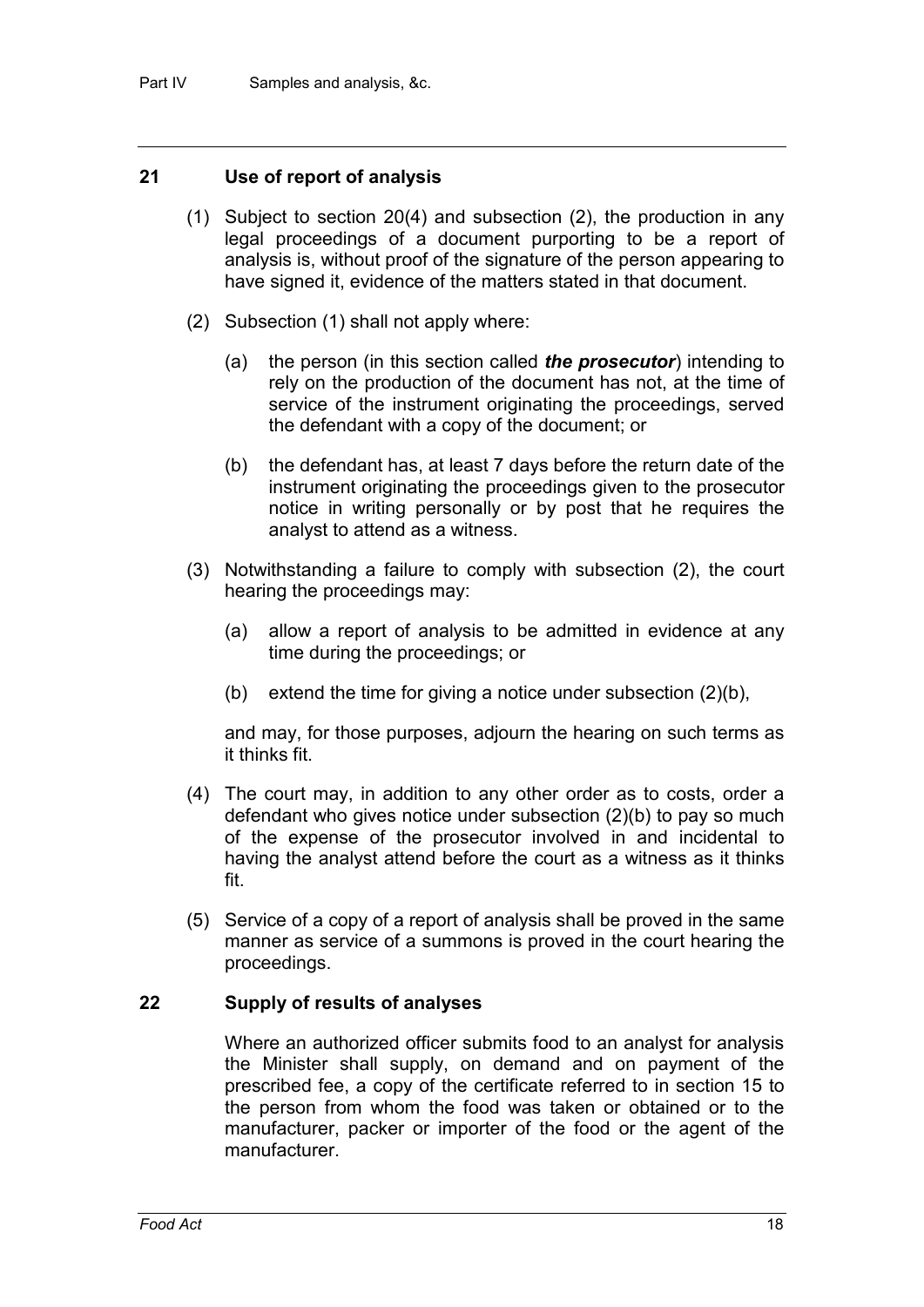#### **23 Use of results of analyses for certain purposes prohibited**

A person who, for the purposes of trade or advertisement, uses in whole or in part a copy of the certificate of the result of an analysis is guilty of an offence.

Penalty: \$1,000.

## **Part V Seizure of articles, &c.**

#### **24 Duties of authorized officers**

Where an article is seized and detained under section 8 by an authorized officer, the authorized officer shall, as soon as practicable in the prescribed form:

- (a) give notice of the seizure and detention to the person apparently in charge of it;
- (b) where there is no person apparently in charge of the article and the name and address, in the Territory, of a person appearing to the authorized officer to be the consignor or owner of it is set out on or attached to the article or a package containing the article, give notice of the seizure and detention to the consignor or owner; or
- (c) in any other case, give notice of the seizure and detention to the importer, consignee or agent of the article or to his agent if the name and address of such importer, consignee or agent is known to the authorized officer.

#### **25 Removal of seized articles**

An article seized and detained or obtained under this Act may, at the direction of an authorized officer:

- (a) be kept or stored in or on the premises, vehicle or other place where it was seized and detained or obtained; or
- (b) be removed to such other place as the authorized officer thinks fit.

#### **26 Remedies in respect of articles seized**

(1) Where an article is seized and detained under section 8 by an authorized officer, the person from whom the article has been seized, or his agent or the consignor or the importer, may, within 72 hours after the seizure, make application in the prescribed form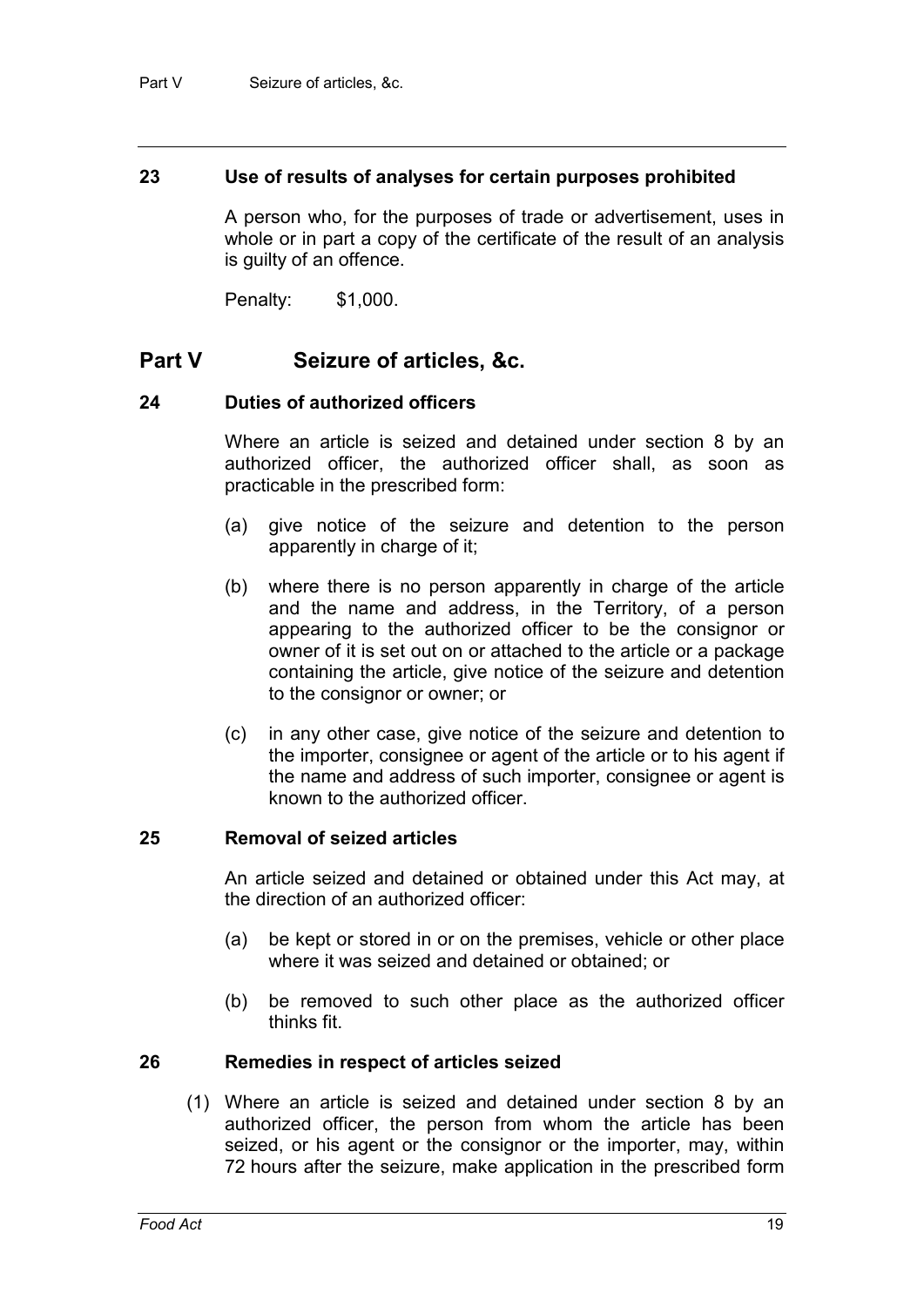to a court for an order directing the authorized officer to release the article seized by him.

- (2) A person who makes an application under subsection (1) shall promptly give a copy of his application to the Chief Health Officer.
- (3) Where an application:
	- (a) has not been made under subsection (1) within the time referred to in that subsection; or
	- (b) has been properly made under that subsection but has been refused,

the article seized shall become the property of the Territory and, subject to section 27, shall be disposed of as the Minister directs.

#### **27 Destruction of certain articles**

Notwithstanding section 26, where an authorized officer has, under this Act, seized food and:

- (a) the owner consents to the destruction of the food; or
- (b) the food is, in the opinion of the officer, decayed, deteriorated or putrefied,

the officer may:

- (c) destroy the food; or
- (d) if the owner of the food or the person in whose possession the food was at the time of seizure so requests, allow the owner or person, as the case may be, to destroy the food subject to such conditions (if any) as the officer stipulates.

#### **28 Costs of destruction or storage**

- (1) Where an article is seized under this Act and:
	- (a) no application for its release is made under section 26(1); or
	- (b) the owner consents to its destruction,

the owner of the article at the time of its seizure or, where the article is at the time of its seizure in the possession of a person who is not the owner and the identity of the owner is not known by the authorized officer, the person in whose possession the article is when seized, is liable for the costs and expenses incurred in the disposal, storage or destruction of that article.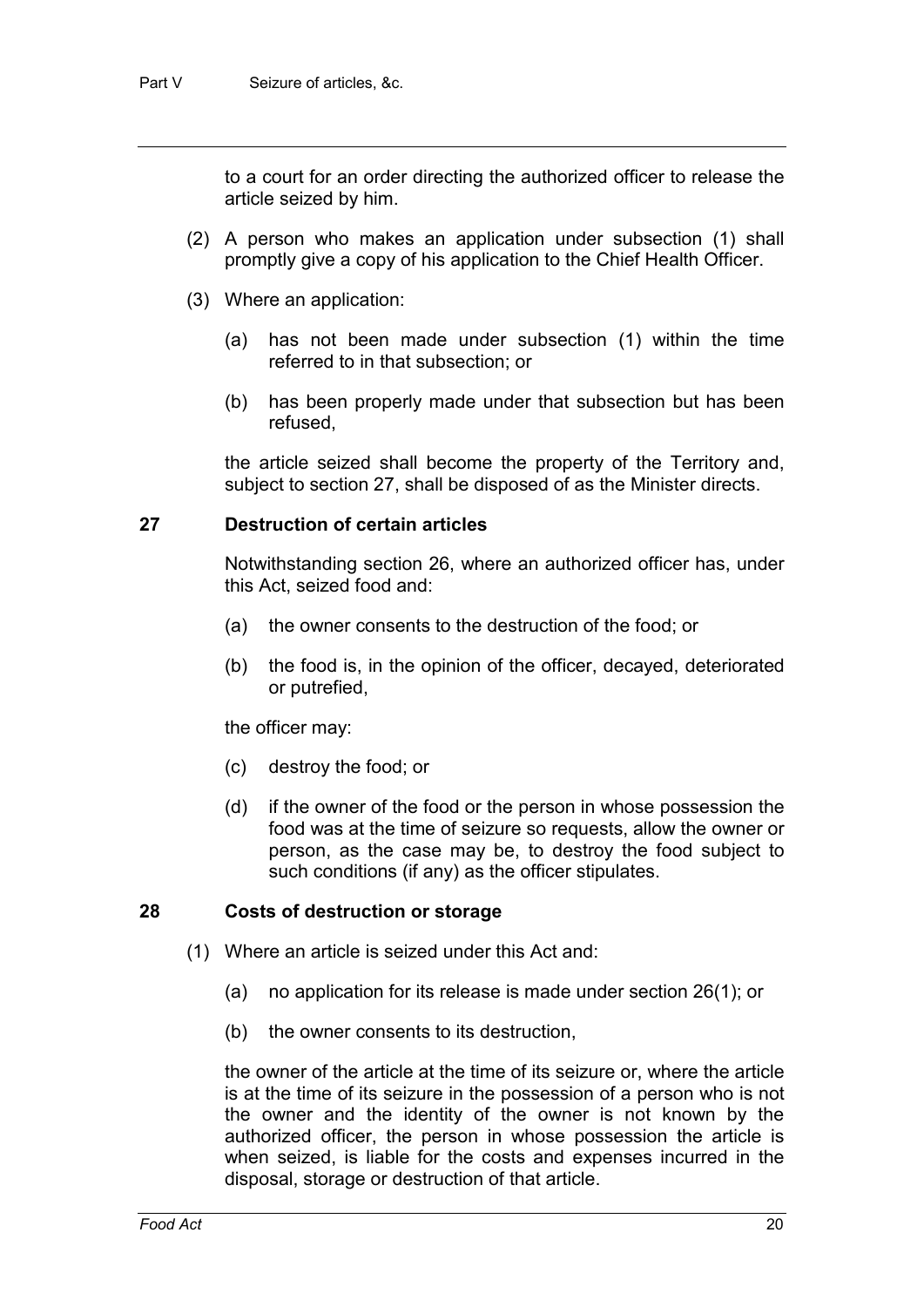(2) Where an application is made under section 26(1), the court may make such order in respect of the costs and expenses of the storage of the article seized or, if food is destroyed under section 27, the costs and expenses of any storage of the food seized and of its disposal, as it thinks fit.

#### **29 Power of court to order forfeiture**

- (1) Where a person has been found guilty of an offence against this Act the court before which the offence is proven before which the offence is proven may order that the article by means of or in relation to which the offence was committed or an article of a similar nature which is owned by or is in the possession of the defendant be forfeited and, on such order being made, the article shall be forfeited to the Territory and disposed of as the Minister directs.
- (2) In addition to the powers conferred by subsection (1), the court may, subject to subsection (3), on the application of an authorized officer and on such notice being given to such persons as the court directs, order that an article of a nature similar to that of an article seized under this Act by the authorized officer under this Act which is found with the article so seized, be forfeited and, on such order being made, the article shall be forfeited to the Territory and disposed of as the Minister directs.
- (3) The court may not, under this section, order the forfeiture of an article unless it is satisfied that the article is one by means of or in relation to which this Act has been contravened.

## **Part VI Offences, &c.**

### **Division 1 Offences**

### **30 Sale of certain food**

A person who sells food that is unfit for human consumption or food that is adulterated is guilty of an offence.

Penalty: \$2,500.

#### **31 Preparation of certain food**

A person who prepares for sale food that is unfit for human consumption or food that is adulterated is guilty of an offence.

Penalty: \$5,000.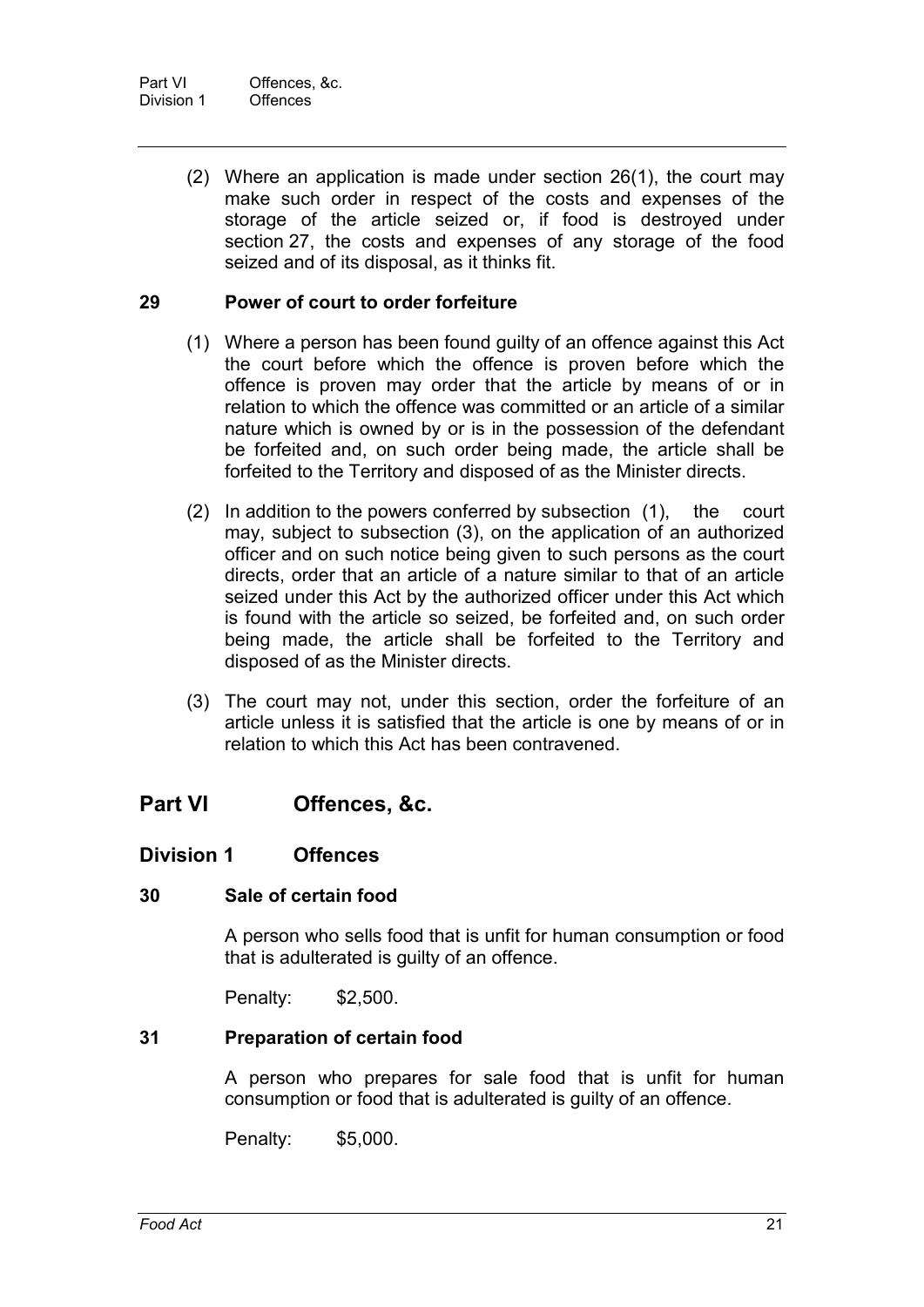#### **32 Packing of certain food**

A person who packs for sale food that is unfit for human consumption or food that is adulterated is guilty of an offence.

Penalty: \$2,500.

#### **33 Preparation of food not according to standard**

A person who prepares for sale food that does not comply with the standard prescribed for it by or under this Act is guilty of an offence.

Penalty: \$3,000.

#### **34 False labelling of certain food**

A person who sells food which bears or has attached to it, or is contained in a package which bears or has attached to it, a name prescribed by or under this Act for a food for which there is a standard prescribed or which is otherwise designated or represented as being a food for which a standard is prescribed, and the food does not comply with the standard prescribed for that food, is guilty of an offence.

Penalty: \$2,000.

#### **35 Protection of purchasers**

(1) A person who sells food which is not of a nature, substance or quality demanded by the person purchasing the food is guilty of an offence.

Penalty: \$2,000.

(2) Where a person demands food by a name prescribed by or under this Act for a food for which there is a standard prescribed, he shall be deemed to have demanded food which complies with that standard.

### **36 False packaging and labelling**

(1) A person who packages or labels food in a manner that is false or misleading in a material particular or that is deceptive is guilty of an offence.

Penalty: \$3,000.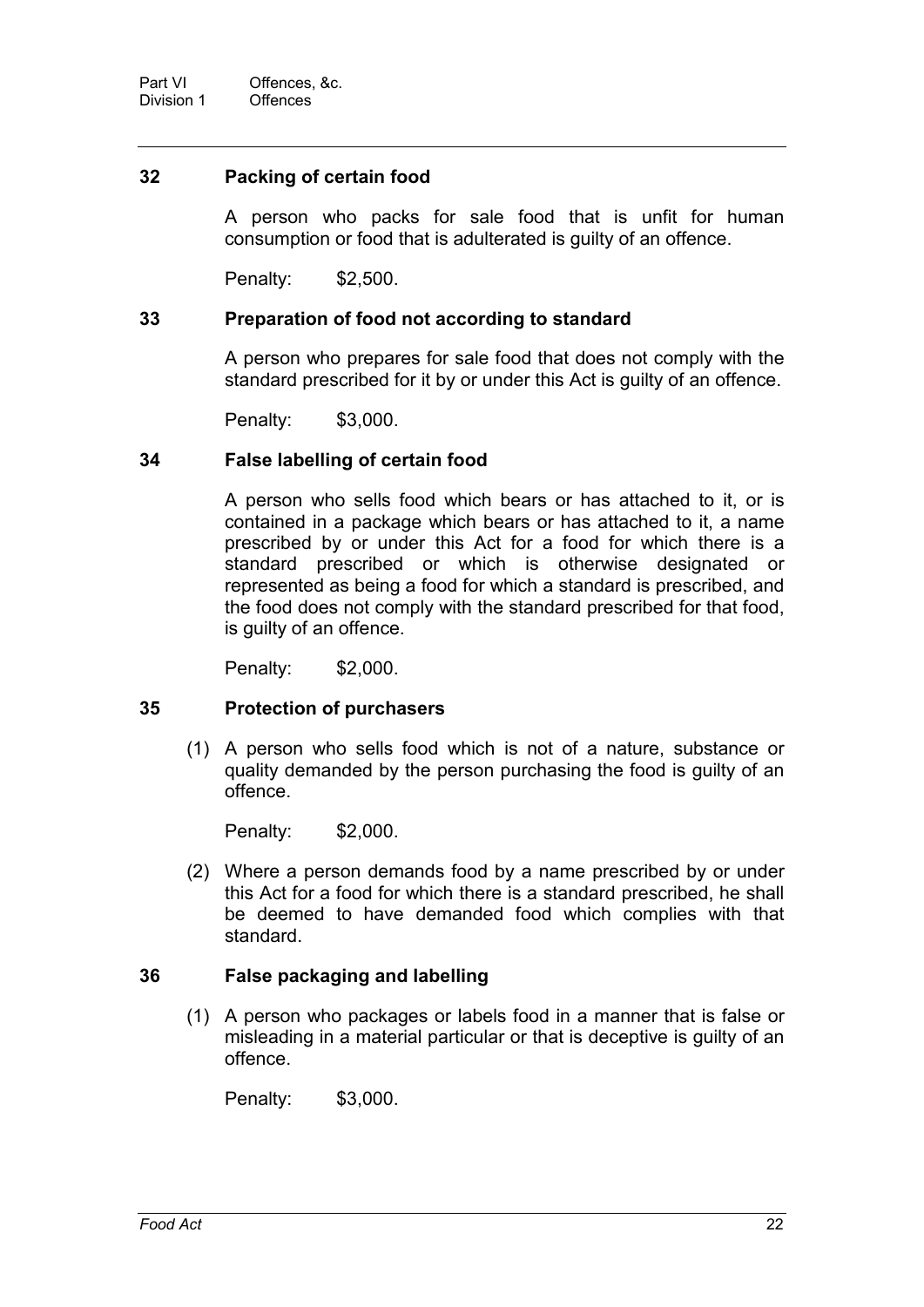(2) A person who sells food which has been packaged or labelled in a manner that is false or misleading in a material particular or that is deceptive is guilty of an offence.

Penalty: \$2,500.

### **37 False advertising**

(1) Subject to subsection (2), a person who, for the purpose of effecting or promoting the sale of food, publishes or causes to be published an advertisement which is false or misleading in a material particular or that is deceptive is guilty of an offence.

Penalty: \$3,000.

- (2) It is a defence to a prosecution for an offence against subsection (1) if the defendant proves that:
	- (a) he did not publish or cause to be published the advertisement;
	- (b) he did not know and could not, with reasonable diligence, have ascertained that the advertisement was of a character referred to in that subsection; or
	- (c) being a person whose business it is to publish or to arrange for the publication of advertisements, he received the advertisement for publication in the ordinary course of business and did not himself make or cause to be made a material alteration in the substance of the advertisement.

#### **38 Dispatch of certain food**

A person who, in or from the Territory, sells food which is to be dispatched outside the Territory and which is food:

- (a) of the condition referred to in section 30; or
- (b) packaged or labelled contrary to or not in compliance with this Act,

whether the actual sale is effected or is to become effective in the Territory or elsewhere, is guilty of an offence.

Penalty: \$2,500.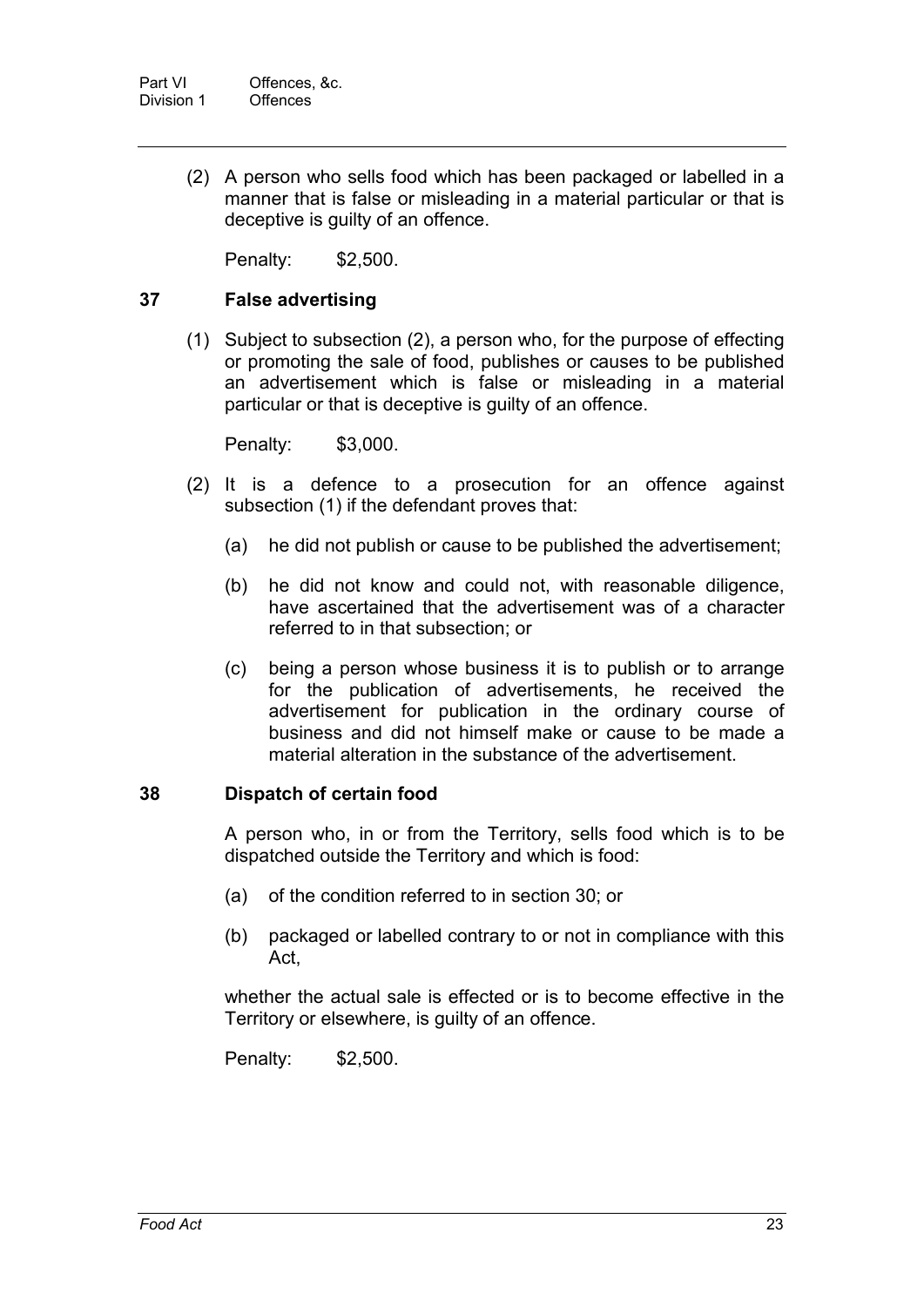### **39 Obstruction of authorized officers**

A person who:

- (a) except with the authority of an authorized officer or pursuant to an order of a court, removes, alters or interferes with an article seized and detained under this Act;
- (b) except with the authority of an authorized officer or pursuant to an order of a court, erases, alters, opens, breaks or removes a mark, seal or fastening placed under this Act by an authorized officer on an article other than a part or parts of a sample or an object or package left by the officer with a person from whom a sample was obtained;
- (c) except with the authority of an authorized officer or pursuant to an order of a court, erases, alters, opens, breaks or removes a mark, seal or fastening placed under this Act by an authorized officer on a door, gate or opening affording access to an article to which this Act applies;
- (d) refuses to sell to an authorized officer or to allow him to take a sample of food in such quantity as he reasonably requires;
- (e) refuses to allow an authorized officer to take a sample of an article referred to in section 8(2)(c) in such quantity as he reasonably requires;
- (f) except with the authority of an authorized officer or pursuant to an order of a court, removes, alters or interferes with a sample or a thing or matter taken by an authorized officer pursuant to section  $8(2)(j)$ ;
- (g) refuses or neglects to give an authorized officer assistance which the officer reasonably requires him to give or fails to furnish the officer with such information as the officer reasonably requires or fails to produce or to permit the officer to examine and make copies of and extracts from books, documents or other records which the officer reasonably requires to be produced or to examine or make;
- (h) knowingly makes a false or misleading statement either orally or in writing to an authorized officer in the exercise of his powers or in the discharge of his duties under this Act;
- (j) assaults, intimidates, obstructs or attempts to obstruct an authorized officer in the exercise of his powers or in the discharge of his duties under this Act;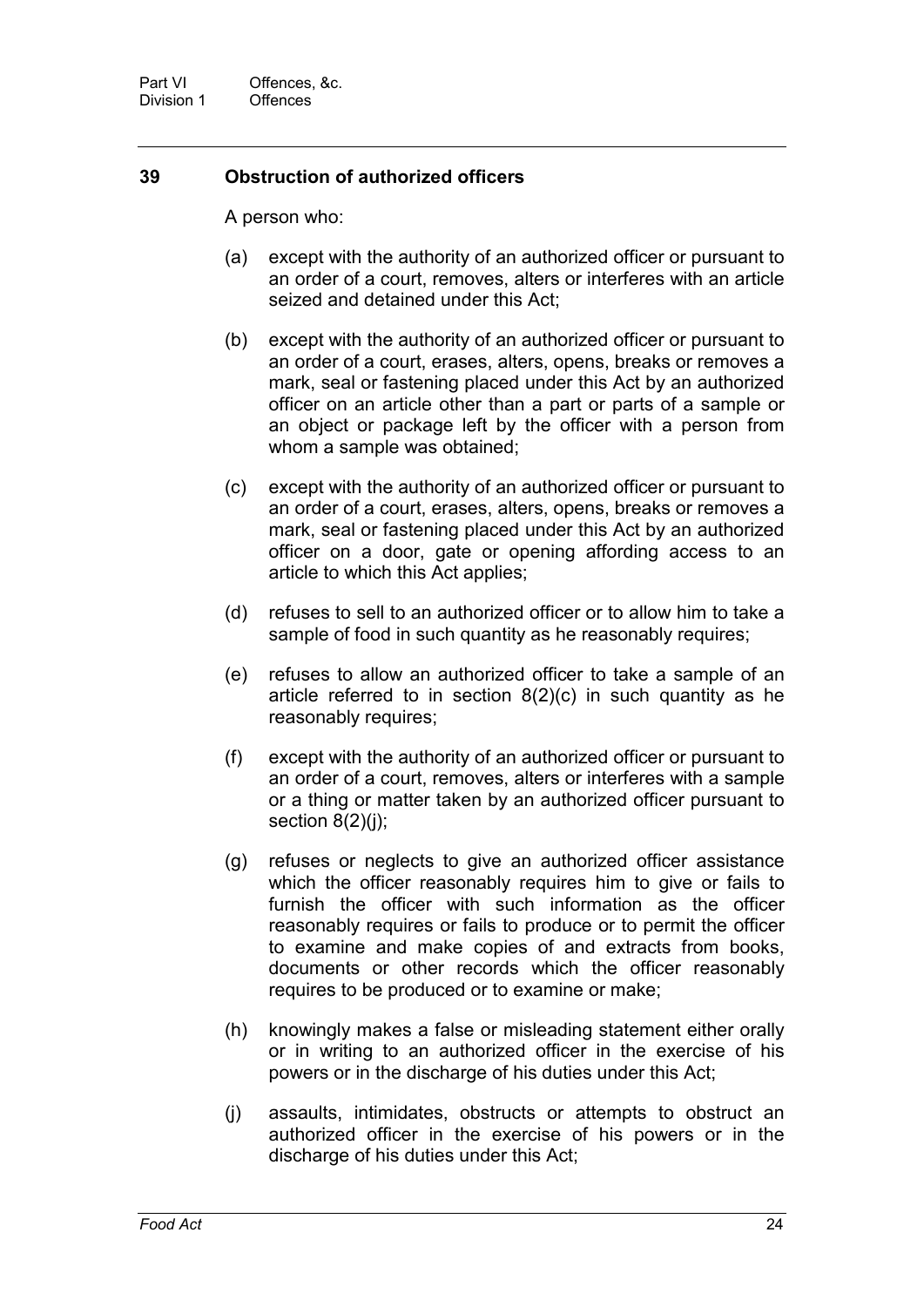- (k) uses threatening, abusive or insulting language to an authorized officer in the exercise of his powers or in the discharge of his duties under this Act; or
- (m) upon demand by an authorized officer to state his name and address refuses to do so or states a false name or address,

is guilty of an offence.

Penalty: \$1,000.

#### **40 Secrecy**

- (1) Subject to subsection (2), a person shall not disclose information or publish a document or part of a document obtained by him in connection with the administration of this Act unless the disclosure or publication is made:
	- (a) with the consent of the person from whom the information or document was obtained;
	- (b) in connection with the administration of this Act; or
	- (c) for the purposes of legal proceedings arising out of this Act or a report of such proceedings.

Penalty: \$2,000.

(2) An authorized officer may, when so authorized generally or in a particular case by the Minister, communicate information which comes to his knowledge in the exercise of his powers or in the discharge of his duties under this Act to such authority administering a corresponding law as the Minister specifies.

### **41 General penalty**

A person who contravenes or fails to comply with this Act is guilty of an offence and, where no other penalty is by this Act expressly provided, liable to a penalty of \$2,000.

#### **42 Regulatory offences**

An offence against section 10(1), 11(7), 13(2), 13(4), 23, 30, 31, 33, 34, 35(1), 36(1), 36(2), 39, 40(1), 54(2) or 55(2) is a regulatory offence.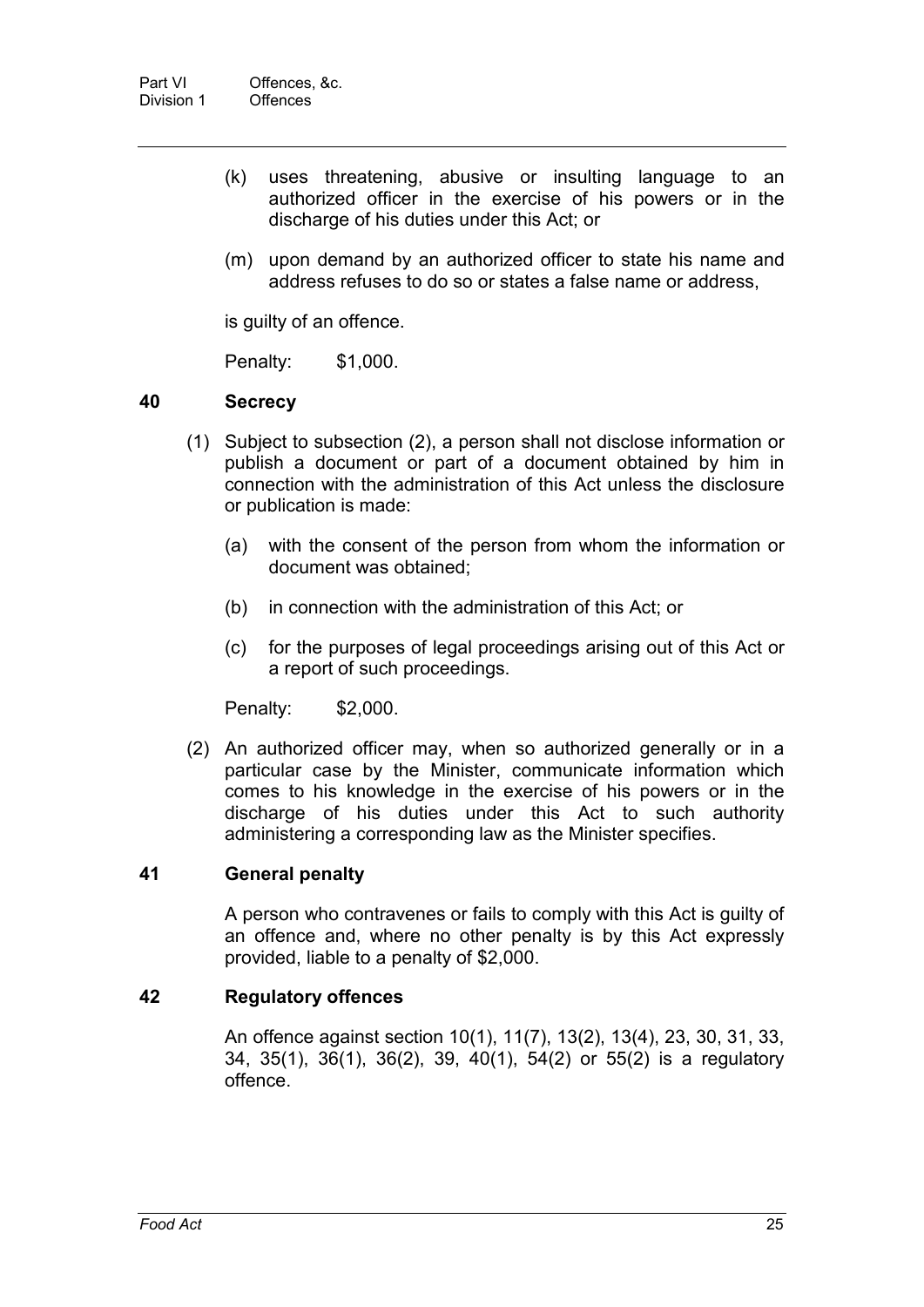### **Division 2 Liability in respect of offences, &c.**

#### **43 Defence in relation to food for export**

It shall be a defence to a prosecution for an offence against section 10, 30, 31, 32, 33 or 38 or a regulation made for the purposes of section 10(c) for the defendant to prove that:

- (a) the food in respect of which a charge is brought is to be exported out of Australia; and
- (b) the sale, preparation, packing or labelling of the food complies with the laws in force in the country to which that food is to be exported at the time at which it is exported.

### **44 Liability of defendant**

- (1) Except as otherwise expressly provided in this Act, every person guilty of an offence under this Act shall, in addition to a penalty for that offence, be liable for the costs or expenses incurred in:
	- (a) the taking of proceedings in respect of the offence; and
	- (b) the examination, seizure, analysis or disposition of any thing in respect of which the proceedings are taken.
- (2) Where a person is found guilty of an offence against this Act in respect of food and a court is of the opinion that:
	- (a) the food has been so adulterated as to be injurious to health; or
	- (b) the offence was committed wilfully or by the culpable negligence of the person found guilty,

that person shall be liable, in addition to or instead of any other penalty, to a penalty of \$5,000.

#### **45 Offence by bodies corporate, &c.**

- (1) Where a body corporate is guilty of an offence against this Act, an officer of the body corporate who was in any way, by act or omission, directly or indirectly, knowingly concerned in or party to the commission of the offence is also guilty of that offence.
- (2) For the purposes of this section, *officer*, in relation to a body corporate, includes:
	- (a) a director, secretary, executive officer or employee of the body corporate;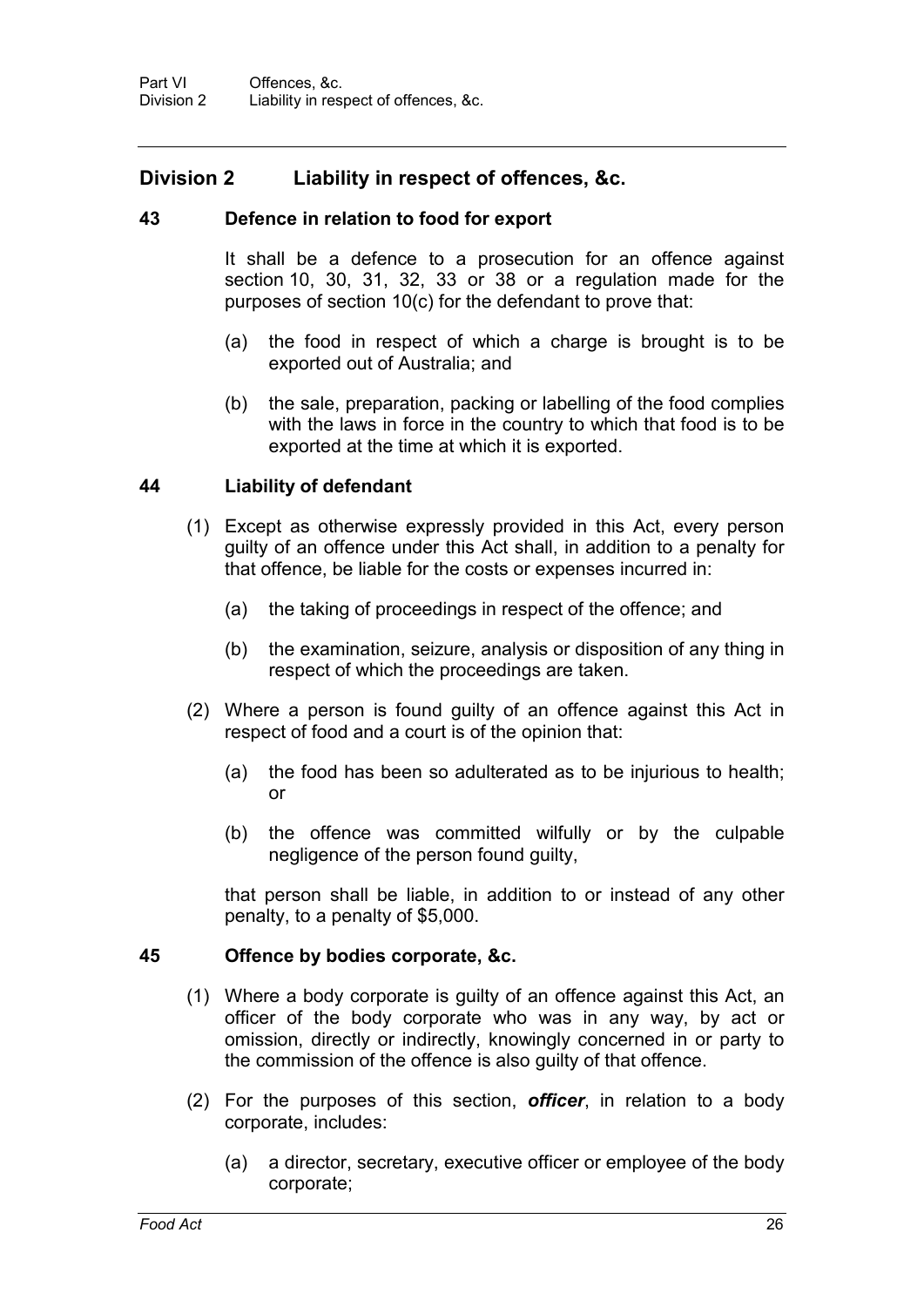- (b) a receiver, or a receiver and manager, of the property, or part of the property, of the body corporate;
- (c) an office manager or a deputy office manager of the body corporate;
- (d) a liquidator of the body corporate; and
- (e) a trustee or other person administering a compromise or arrangement made between the body corporate and its creditors.

#### **46 Liability of person named on package**

Where an offence against this act is committed in respect of food in a package, a person who appears from a statement on the package or on a label attached to the package to have imported, manufactured or prepared the food or to have packed it shall, unless it is proved to the contrary, be presumed to have imported, manufactured, or prepared the food or to have had it packed, as the case may be.

#### **47 Contravention due to act of another person**

- (1) Subject to subsection (2), where a person is prosecuted for an offence against this Act he shall be entitled to have another person to whose act or default he alleges that the contravention in question was due brought before the court in the proceedings.
- (2) Subsection (1) shall not apply to or in relation to a prosecution unless the defendant:
	- (a) lays an information against the other person; and
	- (b) has given to the prosecutor not less than 10 days before the day on which the summons is returnable notice of his intention to avail himself of subsection (1).
- (3) In proceedings referred to in subsection (1), if, after the contravention has been proved, the first-mentioned defendant proves that the contravention was due to the act or default of the other person, the other person may be found guilty of the offence and, if the first- mentioned defendant further proves that he has used all due diligence to ensure that the act in question was complied with, he shall be acquitted of the offence.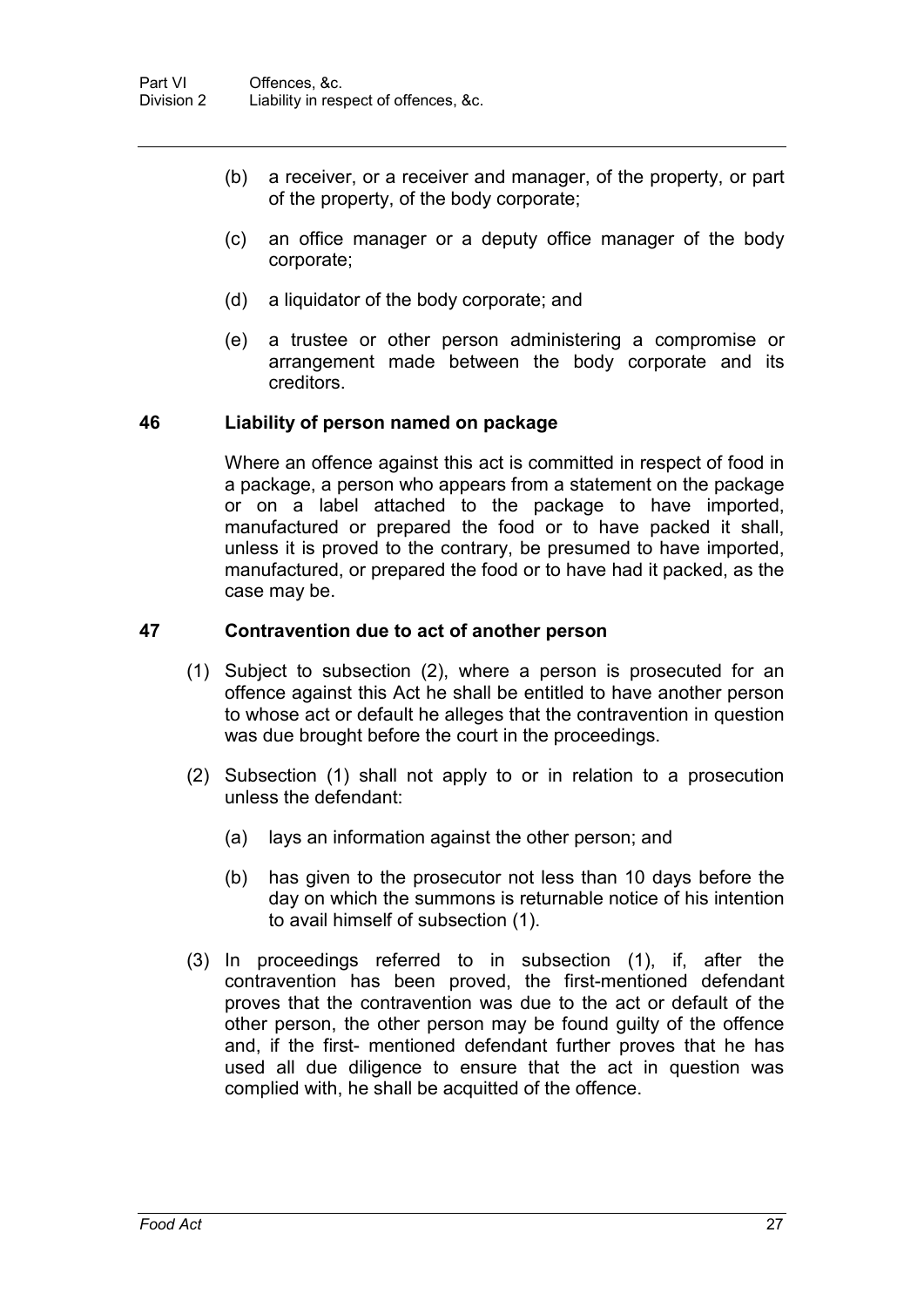- (4) Where a defendant avails himself of subsection (1):
	- (a) the prosecutor, as well as the person whom the defendant charges with the offence, shall have the right to:
		- (i) cross-examine the defendant, if he gives evidence, and any witness called by him; and
		- (ii) call rebutting evidence; and
	- (b) the court may make such order for the payment of costs as it thinks fit.
- (5) Where it appears to the Minister that an offence has been committed in respect of which proceedings might be taken under this Act against a person and the Minister is reasonably satisfied that the offence was due to an act or default of another person and that the first-mentioned person could establish a defence under subsection (1), the Minister may cause proceedings to be taken against that other person without first causing proceedings to be taken against the first-mentioned person.
- (6) In proceedings taken pursuant to subsection (5), the defendant may be charged with the offence with which the first-mentioned person might have been charged and, on proof that the contravention was due to his act or default, be found guilty of that offence.

#### **48 Presumptions**

For the purposes of this Act, food which is:

- (a) sold shall, until the contrary is proved, be presumed to have been sold for human consumption;
- (b) found in a vehicle or on premises or other places used for the sale, preparation, packing, storing, handling, serving, supplying or conveying for sale of food shall, until the contrary is proved, be presumed to be intended for sale for human consumption; and
- (c) found in a vehicle or on premises or other places used for the preparation for sale of food shall, until the contrary is proved, be presumed to be intended to be used in the preparation for sale of food.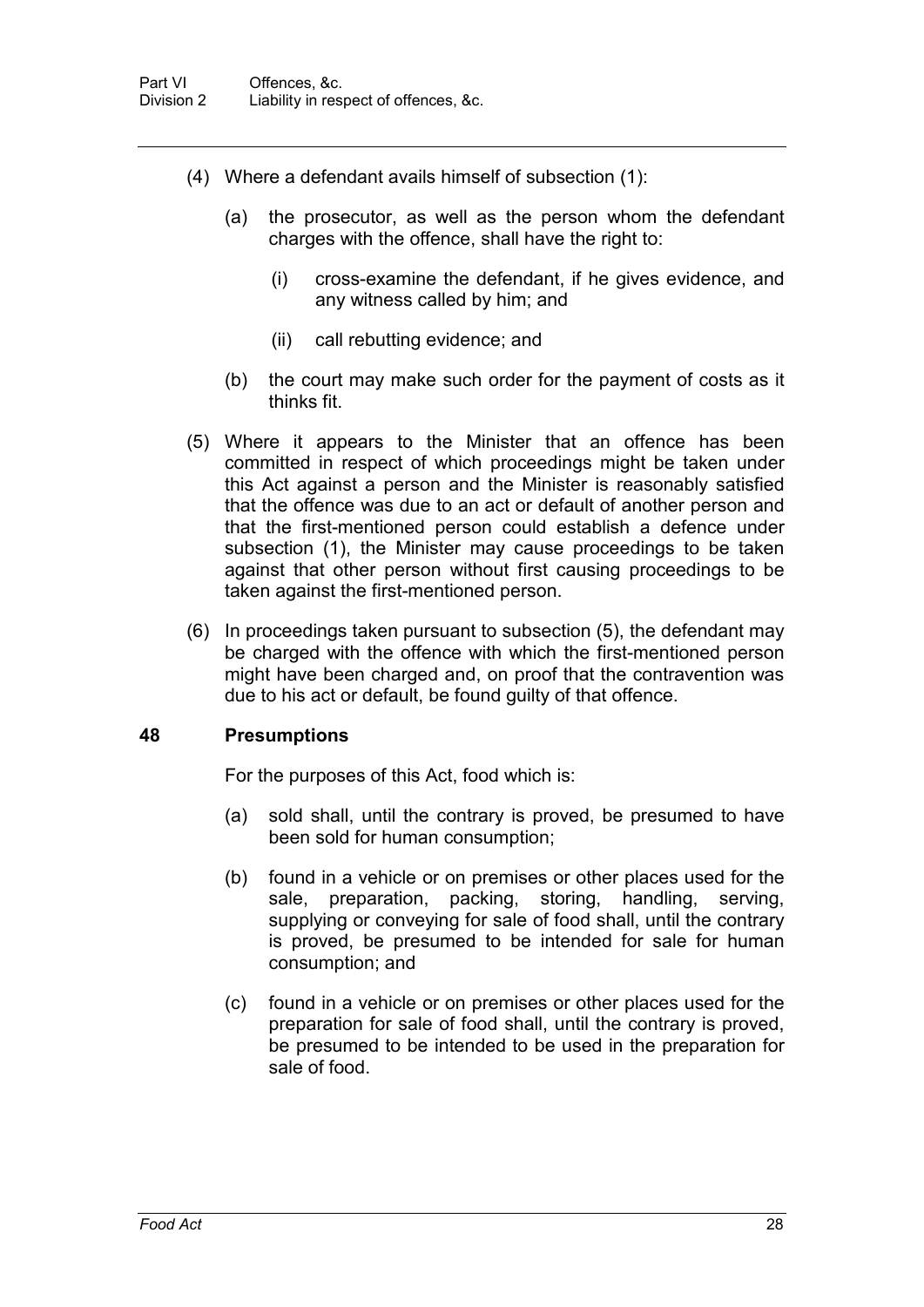Part VI Offences, &c.<br>Division 2 Liability in result Liability in respect of offences, &c.

#### **49 Certificate of analysis**

- (1) Subject to subsection (2), in proceedings for an offence against this Act a certificate purporting to be signed by a person who claims in the certificate that he carried out a scientific analysis or examination:
	- (a) setting out particulars of his qualifications to carry out that analysis or examination;
	- (b) identifying the thing analysed or examined by him; and
	- (c) giving particulars concerning the analysis or examination that he carried out and stating the conclusions at which he arrived,

is evidence of the matters stated in that certificate.

- (2) A certificate may not be tendered in pursuance of subsection (1) without the consent of the person charged with the offence:
	- (a) unless, at least 7 days before the certificate is tendered, the person tendering the certificate serves on the person charged:
		- (i) a copy of the certificate; and
		- (ii) a notice in writing drawing the attention of the person charged to this section, informing him that it is proposed to tender the certificate in evidence in the proceedings and furnishing the name of a person who will accept service of notices and an address for service; or
	- (b) if, within 4 days after being served with a certificate and notice under paragraph (a), the person charged serves on the person referred to in paragraph (a)(ii) a notice in writing that the person charged objects to the certificate being given in evidence.

#### **50 Order for costs, &c.**

Where a scientific analysis or examination has been carried out for the purpose of proceedings for an offence against this Act, the court may, in addition to any other order as to costs, make such order as it thinks fit:

(a) as to the payment of the expenses of and incidental to the analysis or examination; and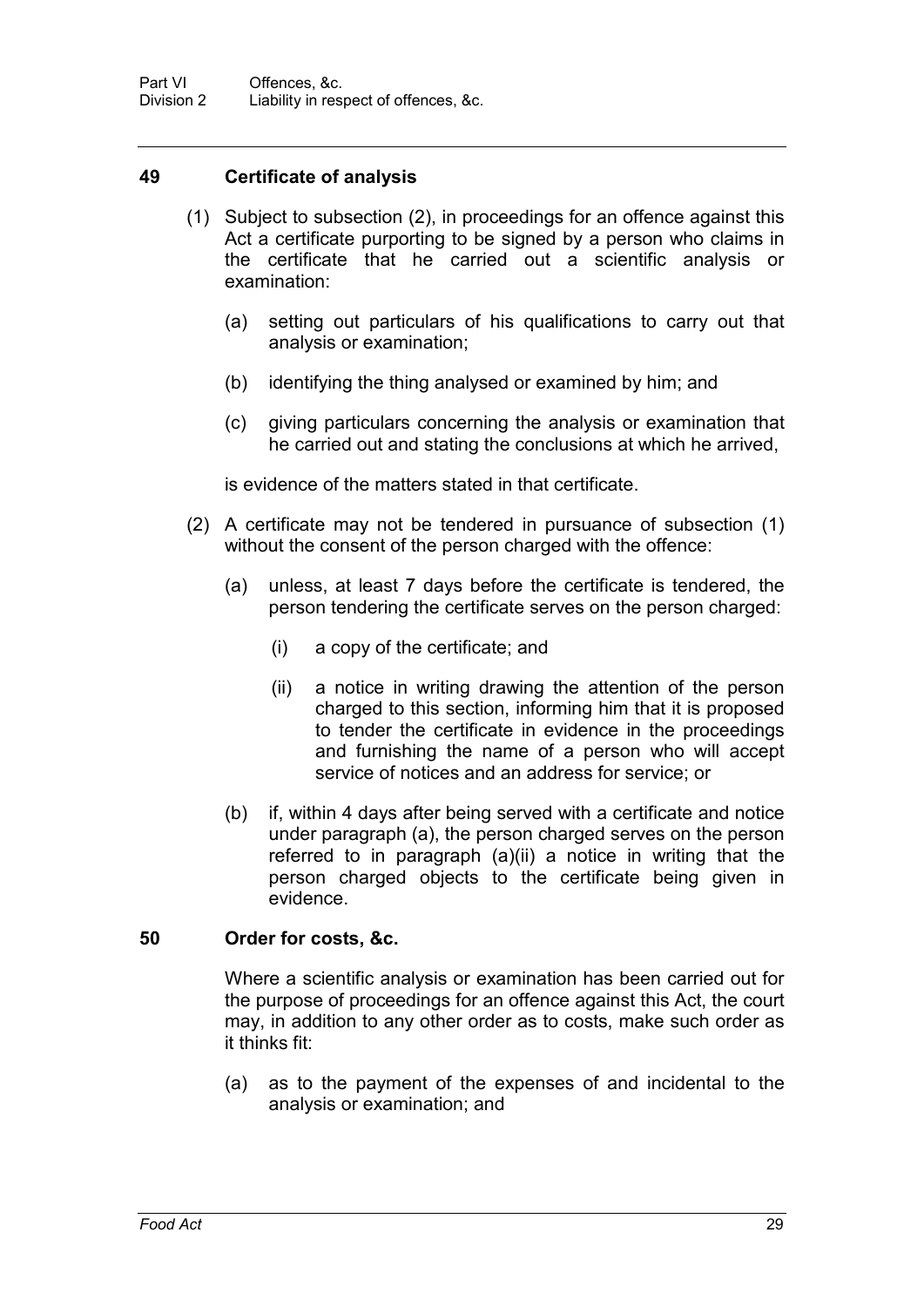(b) where the person charged has served a notice of objection under section 49(2)(b), as to the payment of the expenses of and incidental to the attendance at court of the person who carried out the analysis or examination.

#### **51 Proceedings for offences**

- (1) Where food has been taken or obtained for analysis pursuant to this Act, a prosecution for an offence against this Act in relation to it shall not be instituted later than 90 days after the day when the food was so taken or obtained or such further period as the court determines upon an application in that behalf.
- (2) In a prosecution for an offence against this Act in relation to food in which an analyst's certificate is to be used the summons shall not be made returnable in less than 14 days after the date on which it was served.
- (3) In a prosecution for an offence against this Act in relation to food, a copy of an analyst's certificate, if any, obtained on behalf of the prosecution shall be served with the summons.

#### **52 Source of information, &c., not to be disclosed**

- (1) A witness on behalf of a prosecution for an offence against this Act shall not be compelled to disclose the fact that he received information, or the nature of such information or the name of a person who gave such information.
- (2) An authorized officer appearing as a witness in a prosecution for an offence against this Act shall not be compelled to produce reports made or received by him confidentially in his official capacity or containing confidential information.

#### **53 Complaints to be dealt with summarily**

Except where expressly provided:

- (a) all complaints of and informations for an offence against this Act may be heard and determined summarily; and
- (b) all money, costs and expenses made payable or recoverable as a result of proceedings under the Act are recoverable as a debt due and payable to the Territory.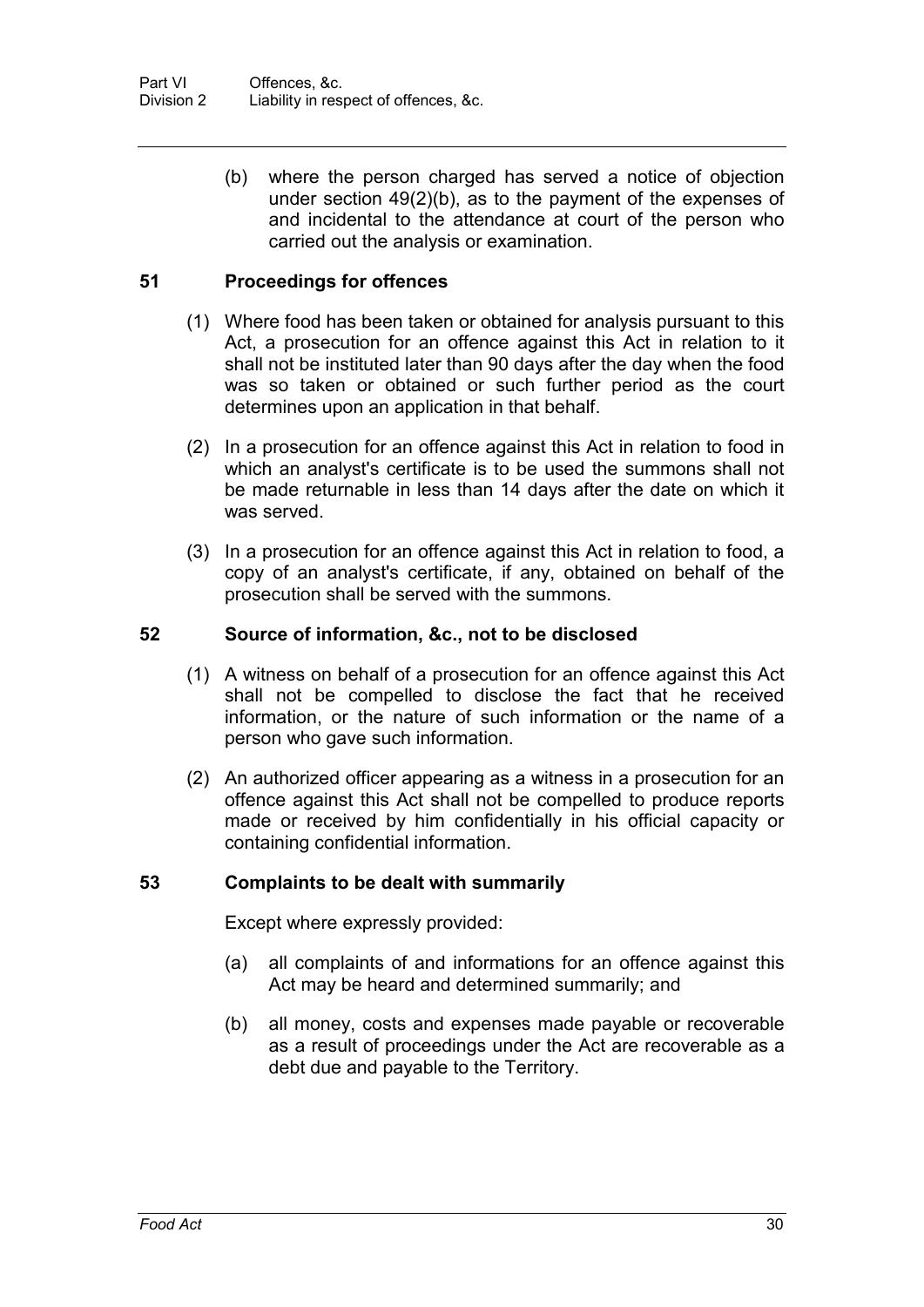## **Part VII Miscellaneous**

#### **54 Power of Minister in emergency**

- (1) In an emergency the Minister may, by notice in the *Gazette*:
	- (a) prohibit the production, preparation, sale or supply of food of the class or description specified in the notice;
	- (b) prohibit the production, preparation, sale or supply of food of the class or description specified in the notice other than in accordance with such conditions as are specified in the notice;
	- (c) cause food of the class or description specified in the notice to be destroyed or otherwise disposed of as he thinks fit;
	- (d) cause food of the class or description specified in the notice to be tested or analysed in such place or manner as he may specify; or
	- (e) cause food of the class or description specified in the notice to be held or isolated in a place and prohibit the removal of such food from the place in which it is so held or isolated.
- (2) A person who fails to comply with, or contravenes, a notice under subsection (1) is guilty of an offence.

Penalty: \$3,000.

#### **55 Cultivation of food may be prohibited**

- (1) Where the Minister is of the opinion that food or food of a specified class or description if cultivated, taken, harvested or otherwise obtained from a specific area may be dangerous or injurious to persons consuming that food he may, by notice in the *Gazette*, prohibit the cultivation, taking, harvesting or obtaining of the food from that area.
- (2) A person shall not cultivate, take, harvest or obtain food from an area to which a notice under subsection (1) applies unless he first obtains the written approval of the Minister.

Penalty: \$5,000.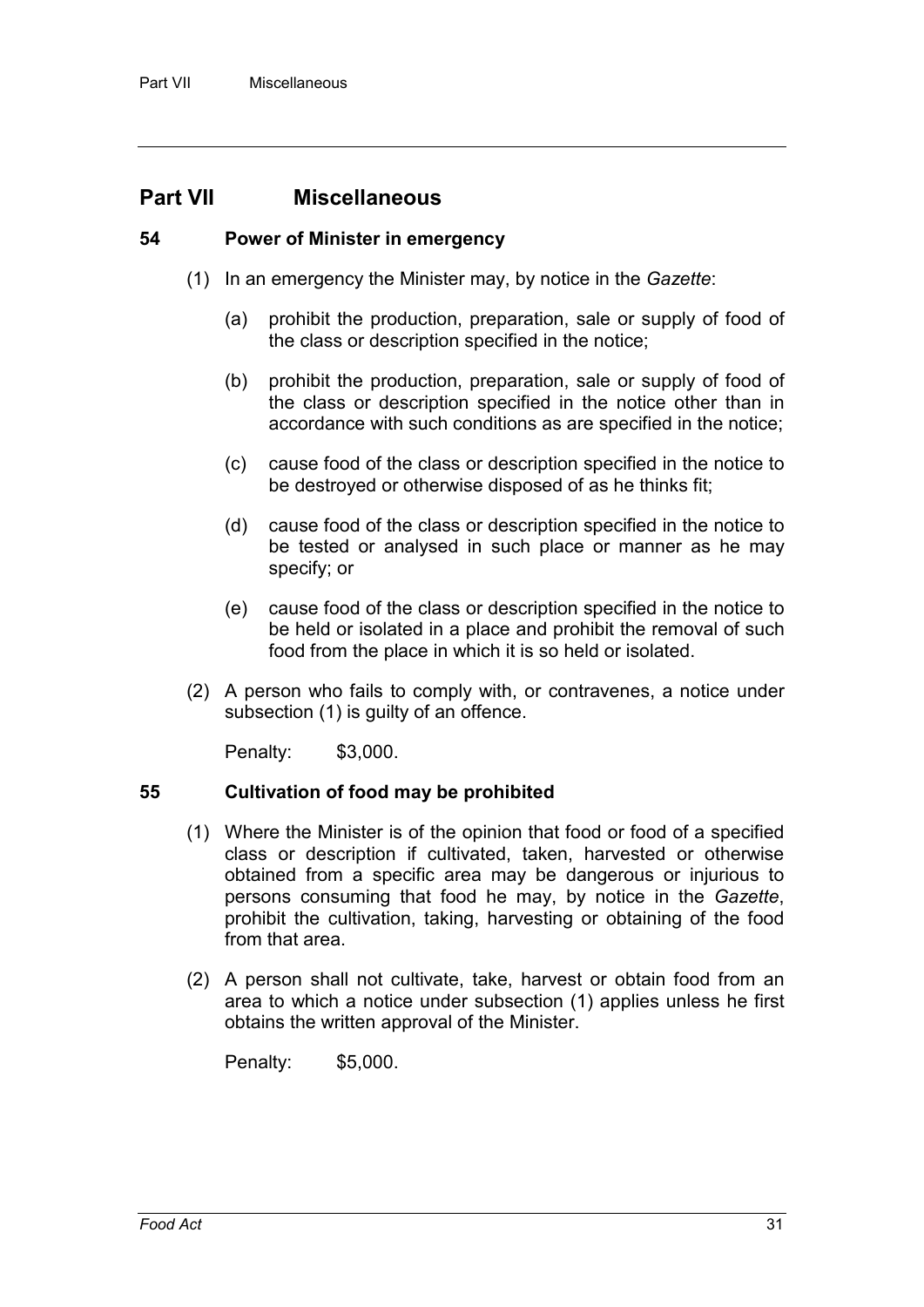#### **56 Regulations**

- (1) The Administrator may make regulations, not inconsistent with this Act, prescribing matters:
	- (a) required or permitted by this Act to be prescribed; or
	- (b) necessary or convenient to be prescribed for carrying out or giving effect to this Act.
- (2) Without limiting the generality of subsection (1), regulations may be made:
	- (a) prescribing standards for food or food of a specified class or description;
	- (b) providing for the licensing of persons and the registration of premises, vehicles and appliances for specified purposes;
	- (c) requiring approval of premises, appliances, methods, processes, packages, seals or closures and sources of water;
	- (d) providing for the giving, service and enforcement of directions or notices for the rectification of acts or omissions in contravention of this Act;
	- (e) prohibiting the addition to, or mixing with, or use in the preparation of, or presence in food generally or food of a specified class or description, of a specified substance or a specified substance exceeding a prescribed quantity or proportion;
	- (f) prescribing the quantity or proportion of a specified substance which is the quantity or proportion, or the maximum or minimum quantity or proportion, which shall or may be added to, mixed with or used in the preparation of or present in food generally or food of a specified class or description;
	- (g) prohibiting in the sale, preparation, packing, storing, handling, serving, supplying or conveying for sale of food or food of a specified class or description the use of appliances or materials containing a specified substance or a substance exceeding a specified proportion;
	- (h) prescribing or prohibiting specified modes of preparation of food or food of a specified class or description;
	- (j) prescribing methods of analysis to be observed;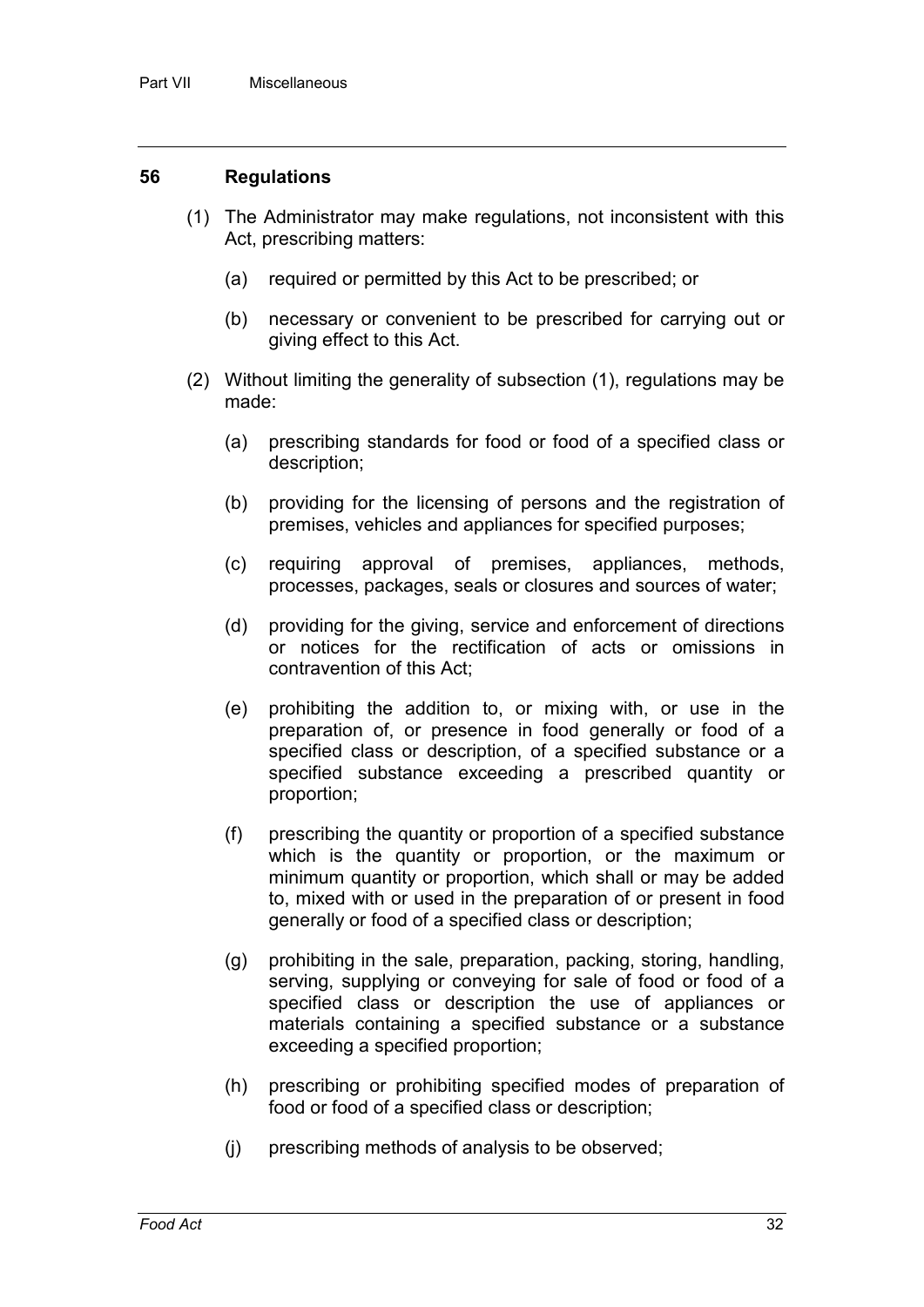- (k) prescribing qualifications for authorized officers;
- (m) prescribing that a specified food shall be packed in a specified manner;
- (n) prohibiting a manner of packing food;
- (p) requiring advertisements relating to food or to food of a specified class or description to contain specified words, or specified pictorial representations or designs, or prohibiting the use of specified words or words having the same or a similar effect or representations or designs of a similar nature, in advertisements;
- (q) prescribing the manner of labelling food generally or food of a specified class or description or packages of food generally or food of a specified class or description, the forms or kinds of labels, the matter to be contained in such labels, including<br>specified words, statements, expressions, pictorial expressions, pictorial representations or designs of a specified kind, the size, style or colour of such matter or the nature or colour of the background on which it appears or prohibiting the use of specified words, or words having the same or similar effect or representations or designs of a similar nature, in labels;
- (r) requiring notices containing specified words, or specified pictorial representations or designs to be affixed to food vending machines or prohibiting the use in such notices of specified words or words having the same or a similar effect or representations or designs of a similar nature;
- (s) exempting food, or a package of food, of a specified class or description from a provision of this Act or the Regulations in relation to labelling;
- (t) requiring and providing for the recalling, destruction or denaturation of food which is adulterated and specifying circumstances in which such food shall be recalled, destroyed or denatured;
- (u) prohibiting the sale of food generally or food of a specified class or description containing a micro-organism of a specified kind or containing a micro-organism of a specified kind in excess of a specified number in a specified quantity;
- (w) prescribing the methods of sampling and dealing with samples obtained for analysis;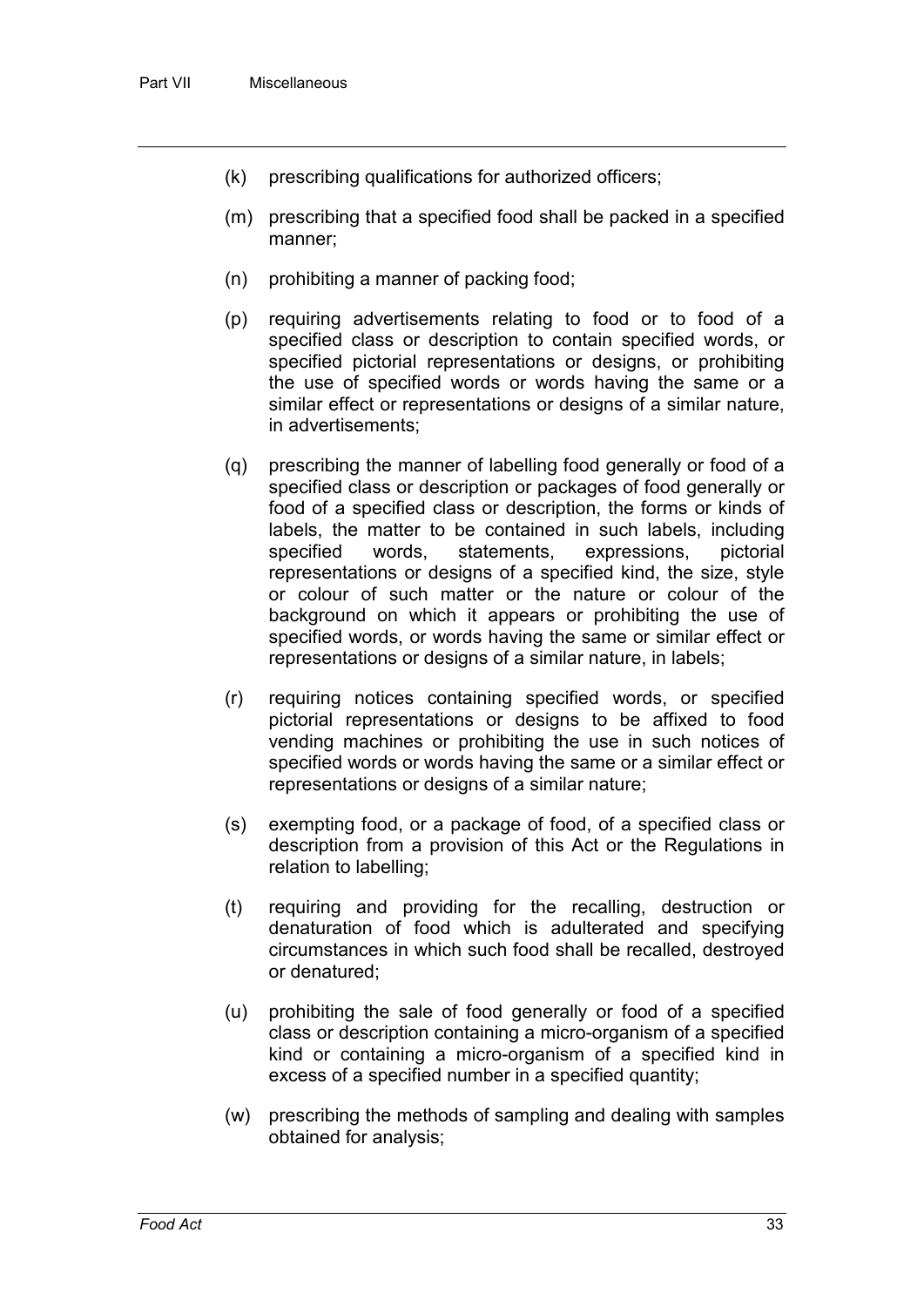- (y) requiring notices containing specified words, or words having the same or a similar effect, or specified pictorial representation and designs to be affixed to vehicles used in the selling, preparing, packing, storing, handling, serving, supplying or conveying for sale of food or food of a specified class or description or prohibiting the use in such notices of specified words, or words having the same or a similar effect or specified pictorial representations and designs;
- (z) prescribing rates of payment for samples of food;
- (za) requiring the proprietor, manager or person in charge of premises, food premises, a food vehicle or vehicle in which food is sold, prepared, packed, stored, handled, served, supplied or conveyed for sale to keep such books or other records as may be prescribed;
- (zb) prescribing the mode of storing or conveying for sale of food or food of a specified class or description;
- (zc) prescribing the minimum size of and the packing required for an article not being food which is included in a package of food;
- (zd) prescribing the temperature at which food or food of a specified class or description which is stored or conveyed for sale shall be kept;
- (ze) requiring that food or food of a particular class, which is not contained in a package, displayed for sale shall be displayed in conjunction with a notice or label bearing prescribed information;
- (zf) prescribing the number of samples to be taken and the manner of dealing with such samples;
- (zg) providing for securing the wholesomeness, cleanliness and freedom from adulteration of food and securing the cleanliness of premises, food premises, a food vehicle or vehicle in which food is sold, prepared, packed, stored, handled, served, supplied or conveyed for sale;
- (zh) requiring laboratory and testing facilities to be provided at premises where food is prepared for sale and prescribing procedures and facilities to be used for the testing and examination of such food and notification of the results thereof;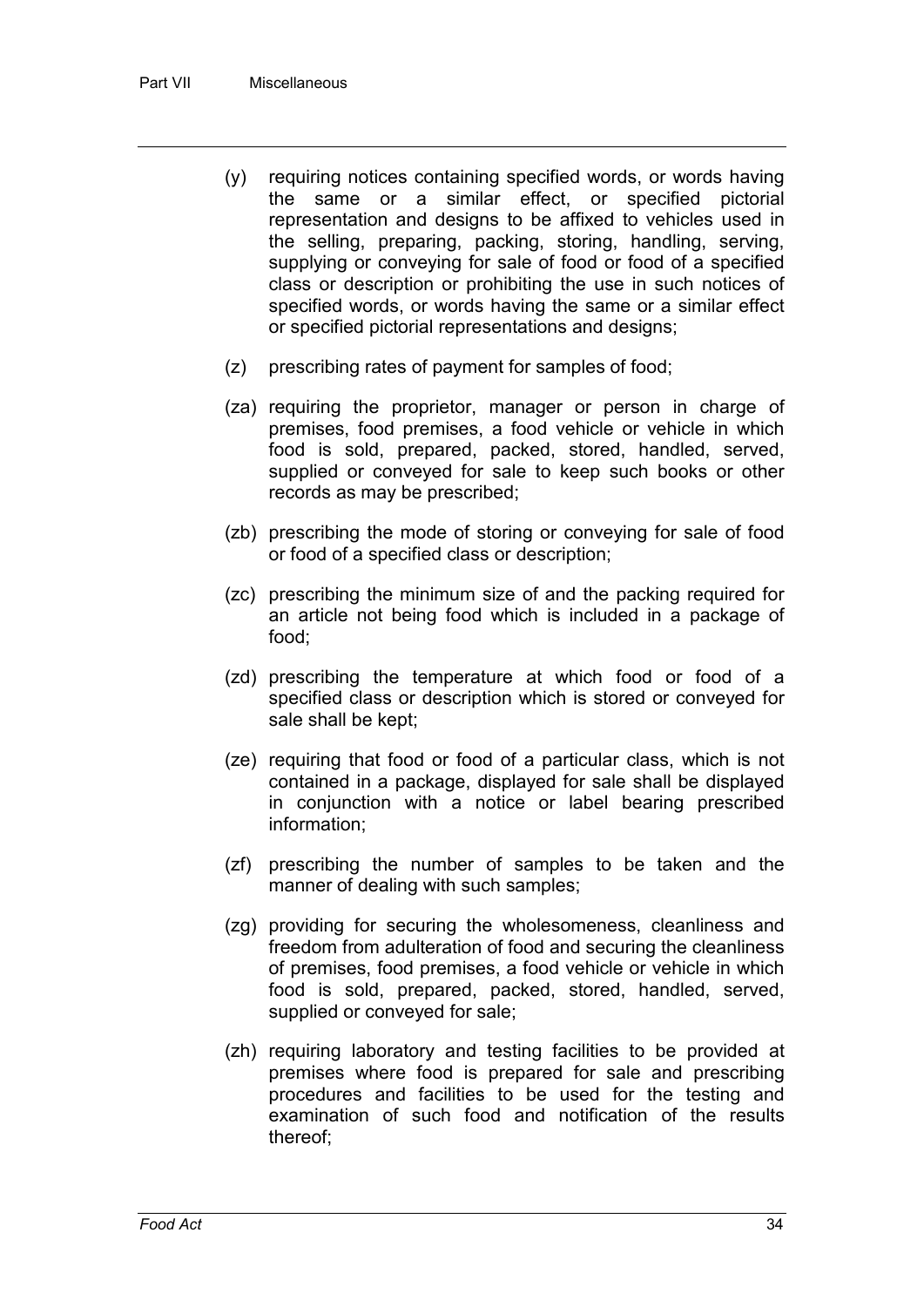- (zj) providing for:
	- (i) the standard of cleanliness of premises, food premises, food vehicles or vehicles in which food is sold, manufactured, prepared, packed, stored, handled, served, supplied or conveyed for sale;
	- (ii) the standard of cleanliness of fittings, fixtures or appliances in premises, food premises, food vehicles or vehicles referred to in subparagraph (i);
	- (iii) the provision and proper use of satisfactory facilities in premises, food premises, food vehicles or vehicles referred to in subparagraph (i) for protecting food;
	- (iv) the construction of premises, food premises, food vehicles and vehicles used for the sale, manufacture, preparation, packing, storing, handling, serving or conveying food for sale;
	- (v) the prohibiting or regulation of the use of a prescribed material or materials of a prescribed class in the manufacture of appliances;
	- (vi) the type of clothing worn by persons in premises, food premises, food vehicles or vehicles referred to in subparagraph (i);
	- (vii) the promotion of hygiene;
	- (viii) the prevention of or minimizing the spread of disease;
	- (ix) the provision and use of fittings and appliances;
	- (x) standards for appliances and for requiring appliances of specified types to be approved by the Minister and prescribing the procedure for obtaining that approval; and
	- (xi) the inspection and testing of appliances;
- (zk) in relation to food vending machines, providing for:
	- (i) their location, surroundings and cleanliness;
	- (ii) their manner of construction with particular reference to the provision of means for maintaining cleanliness;
	- (iii) their maintenance and servicing and the keeping of records;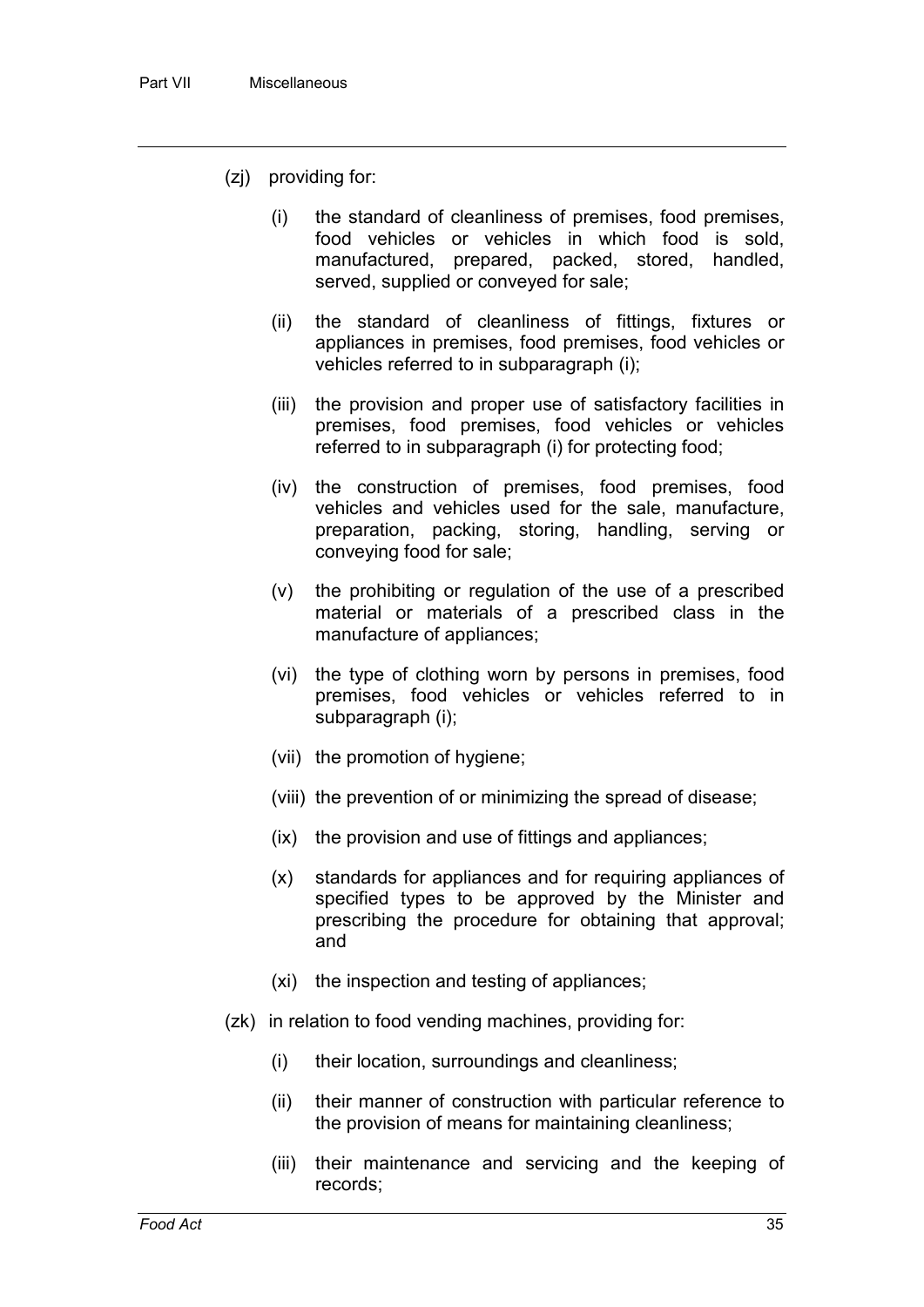- (iv) the marking on or affixing of operating instructions and the name, address and other particulars of the person in whose name a food vending machine is registered;
- (v) control of the temperature of food contained in them;
- (vi) the prevention of the adulteration of food contained in them;
- (vii) their inspection and the inspection of their contents;
- (viii) the prohibition of their operation in a faulty condition and rendering them inoperable whilst in a faulty condition;
- (ix) the prohibition or regulation of the sale or supply from them of goods other than food, or of a kind or description of food, with food of another kind or description; and
- (x) the prohibition of their use for dispensing foods other than foods which they are designed to dispense;
- (zm) prescribing forms;
- (zn) prescribing the fees and charges to be paid under this Act; and
- (zp) prescribing penalties not exceeding \$5,000 for a breach or contravention of the Regulations.
- (3) The Regulations may adopt wholly or partly or by reference the standards, rules, codes, specifications or methods specified in the Regulations that are:
	- (a) recommended or adopted by the Standards Association of Australia;
	- (b) determined by the National Health and Medical Research Council, or the Authority within the meaning of the *Australia New Zealand Food Authority Act 1991* of the Commonwealth, and approved by the Council within the meaning of that Act, and as published in the Commonwealth of Australia *Gazette* at a particular time or as published from time to time; or
	- (c) prescribed or published under a corresponding law relating to the matter dealt with by the Regulations.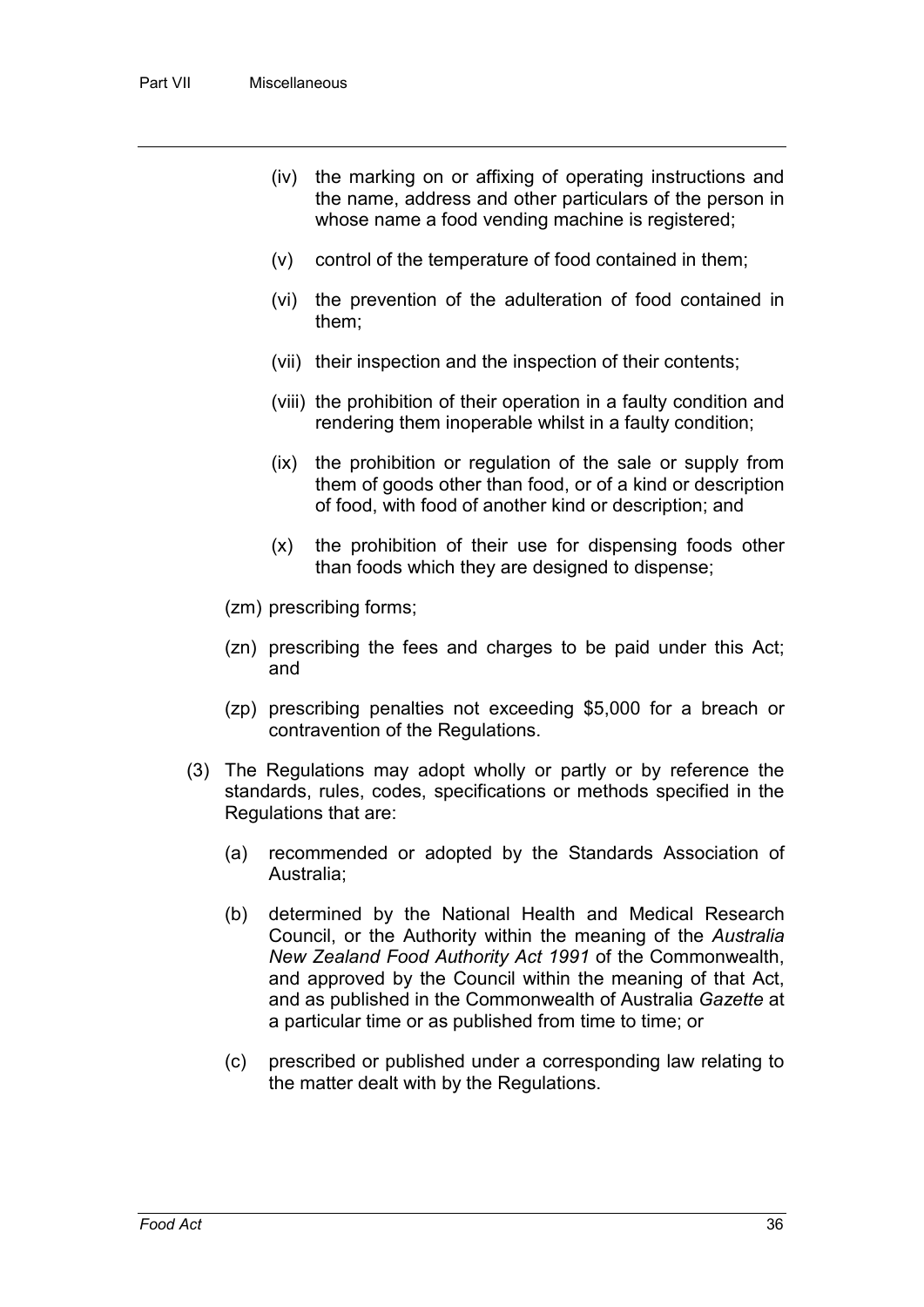## **Part VIII Miscellaneous**

#### **57 Transitional**

- (1) In this section, *repealed laws* means the *Food and Drugs Act*, the *Food and Drugs Regulations* and the *Food Standards Act* as in force immediately before the commencement of this Act.
- (2) Notwithstanding the repeal of the *Food and Drugs Act* by section 3, the following provisions of that Act shall continue in force as if they were regulations made under this Act, shall be construed as if sections and subsections were regulations and subregulations and may be amended by regulations made under this Act accordingly:
	- (a) sections 5 and 14 to 20;
	- (b) Parts V and VI; and
	- (c) sections 107, 108 and 109.
- (3) The Regulations referred to in subsection (2) may be cited as the *Food (Interim Provisions) Regulations*.
- (4) A person who, immediately before the commencement of this Act was an authorized officer or an analyst under the repealed laws is an authorized officer or analyst respectively under this Act.
- (5) The requirement in section 13(3) relating to the registration of certain food vending machines shall not apply to a person servicing, selling or permitting the sale of food by means of a food vending machine as at the commencement of this Act until the expiry of the period of 6 months after that commencement.

#### **58 Weights and Measures (Date-Marking of Pre-packaged Foods) Regulations**

- (1) The *Weights and Measures (Date-Marking of Pre-Packaged Foods) Regulations* (comprising Regulations 1982, No. 34 and 1982, No. 68 and section 56 of the *Criminal Law (Regulatory Offences) Act 1983* and referred to in this section as *the Regulations*) made under the *Weights and Measures (Packaged Goods) Act* and in force immediately before the commencement of this Act shall, on the commencement, be deemed to have been made under this Act, and shall be construed as if the reference:
	- (a) in regulation 3 to the *Food and Drugs Act* were to this Act;
	- (c) to the Superintendent were to the Chief Health Officer; and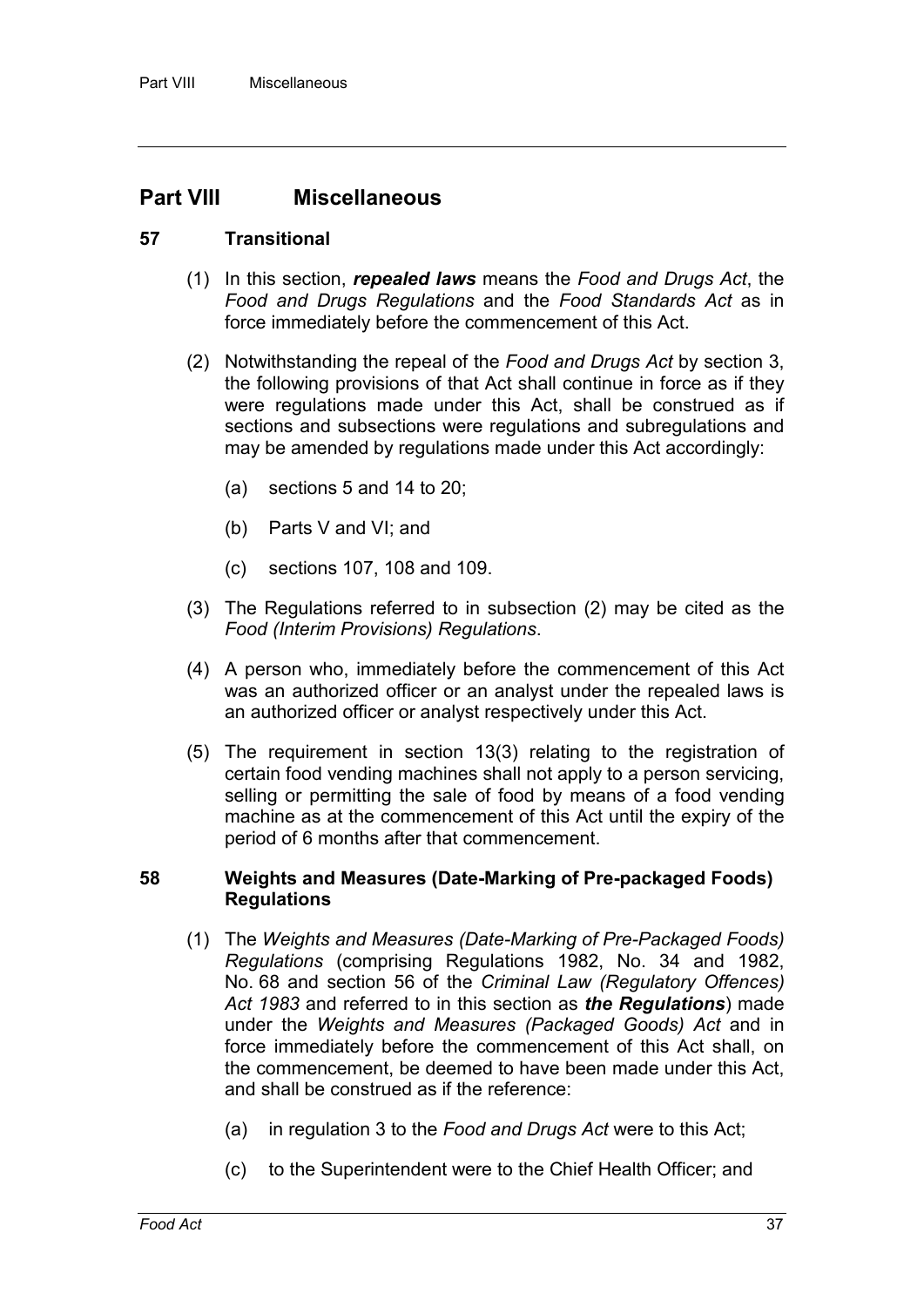- (d) in regulations 10 and 13 to an inspector were to an authorized person.
- (2) Any action or proceedings taken in respect of any matter arising under the Regulations before the commencement of this Act, but not completed or determined as at the commencement, shall be completed and determined as if this section had not been passed.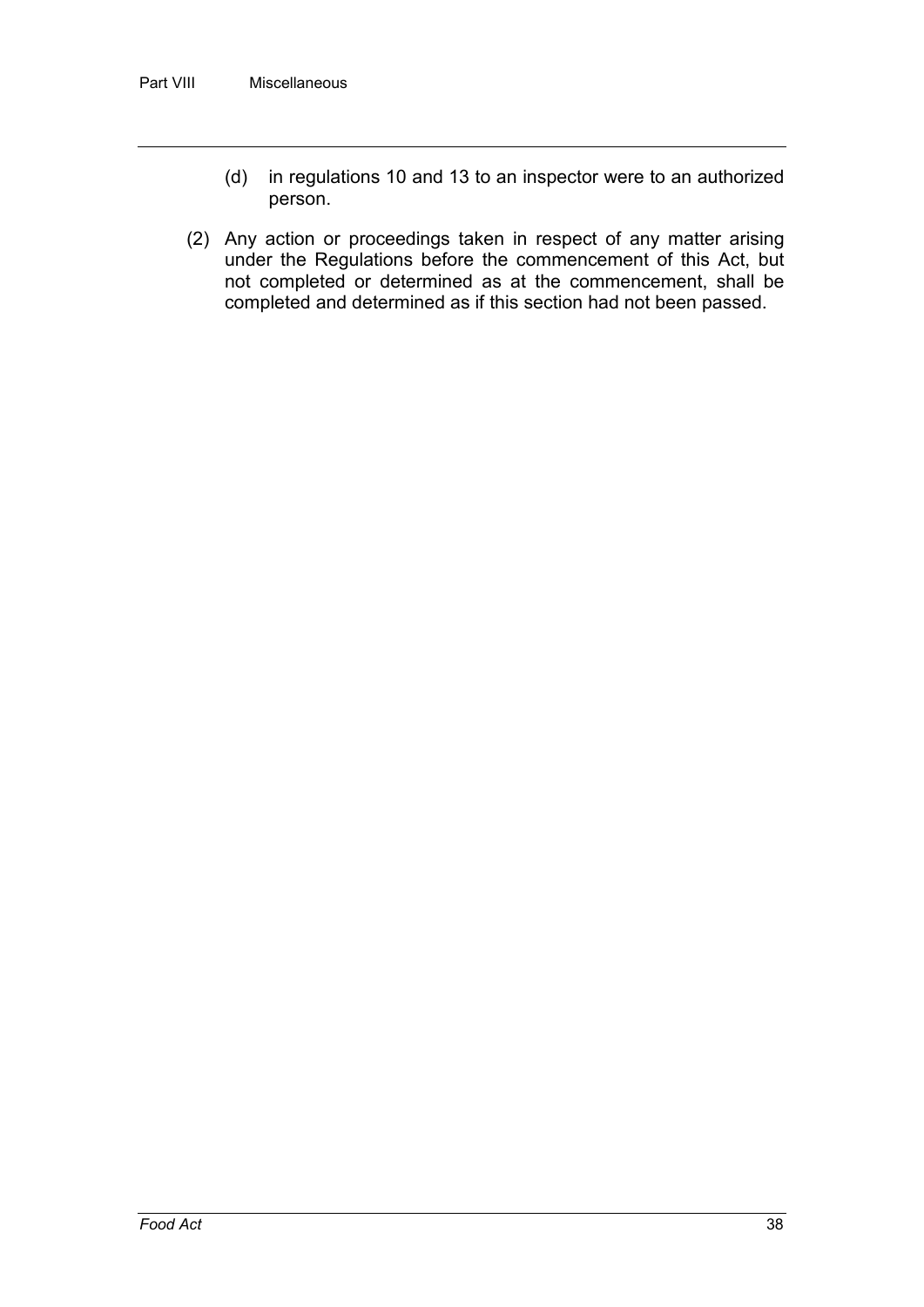# **Schedule Repealed Acts**

section 3

| Short title                               | Number and year |
|-------------------------------------------|-----------------|
| Food and Drugs Ordinance 1936             | No. 13, 1936    |
| Food and Drugs Ordinance 1954             | No. 19, 1954    |
| Food and Drugs Ordinance 1957             | No. 6, 1957     |
| Food and Drugs Ordinance 1959             | No. 17, 1959    |
| Food and Drugs Ordinance 1968             | No. 5, 1968     |
| Food and Drugs Ordinance 1969             | No. 52, 1969    |
| Food and Drugs Act 1979                   | No. 44, 1979    |
| Food and Drugs Amendment Act 1981         | No. 106, 1981   |
| Food and Drugs Amendment Act (No. 2) 1981 | No. 5, 1982     |
| Food and Drugs Amendment Act 1983         | No. 73, 1983    |
| Food Standards Act 1979                   | No. 45, 1979    |
| <b>Food Standards Amendment Act 1981</b>  | No. 107, 1981   |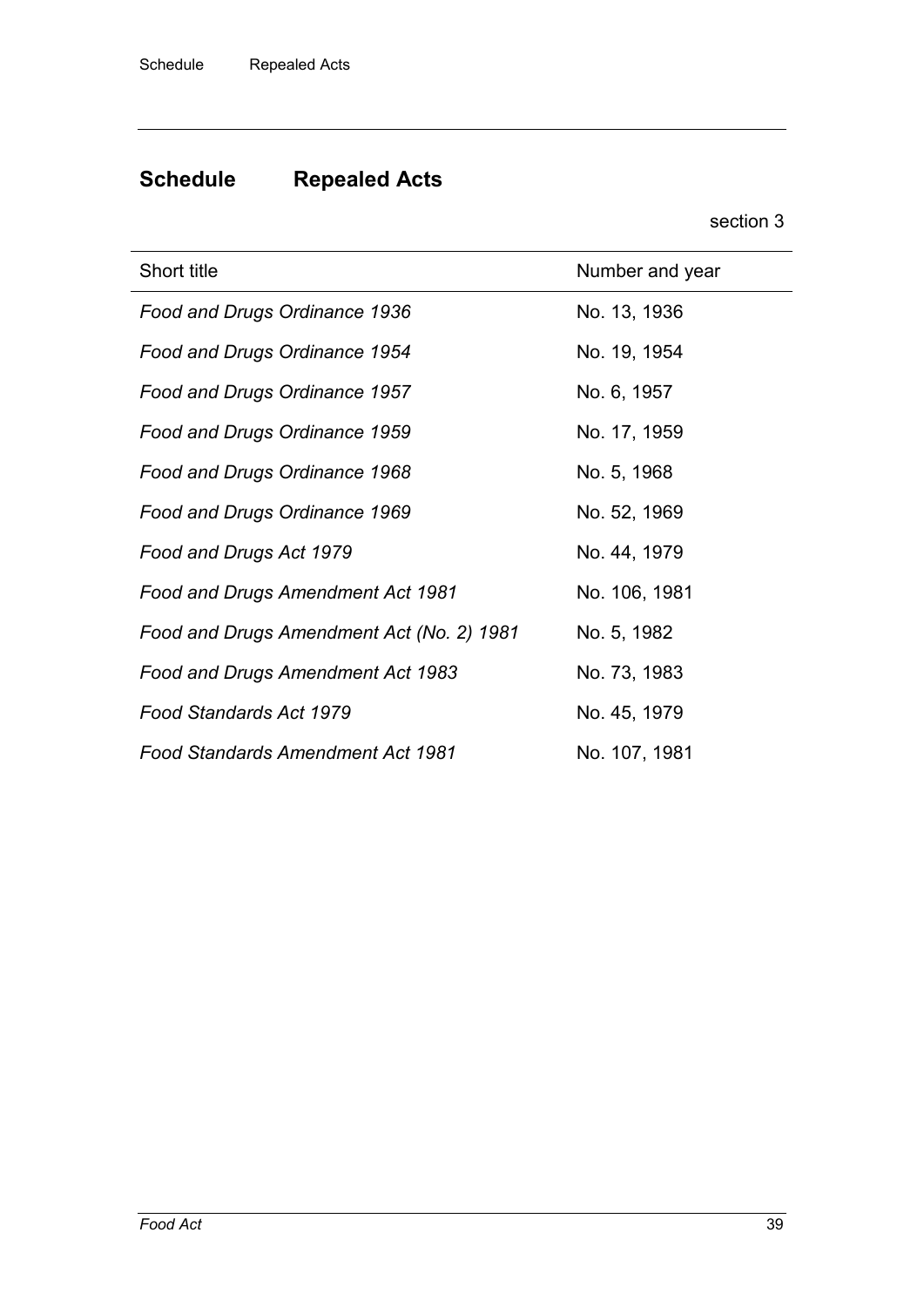#### **ENDNOTES**

**1 KEY**

Key to abbreviations

| amd = amended od = order<br>$app = appendixom = omitted$ |                                             |
|----------------------------------------------------------|---------------------------------------------|
|                                                          |                                             |
| $bl = by-law$ pt = Part                                  |                                             |
|                                                          | $ch = Chapter$ $r = regulation/rule$        |
|                                                          | cl = clause rem = remainder                 |
|                                                          | div = Division renum = renumbered           |
|                                                          | exp = expires/expiredrep = repealed         |
| f = forms s = section                                    |                                             |
|                                                          | Gaz = Gazette sch = Schedule                |
|                                                          | hdg = heading sdiv = Subdivision            |
|                                                          | ins = inserted SL = Subordinate Legislation |
|                                                          | It = long title sub = substituted           |
| nc = not commenced                                       |                                             |
|                                                          |                                             |

#### **2 LIST OF LEGISLATION**

# *Food Act 1986* **(Act No. 45, 1986)**

Assent date 21 October 1986<br>Commenced 1 June 1988 (Ga. Commenced 1 June 1988 (*Gaz* G22, 1 June 1988, p 4)

#### *Statute Law Revision Act (No. 2) 1987* **(Act No. 59, 1987)**

| Assent date | 31 December 1987 |
|-------------|------------------|
| Commenced   | 31 December 1987 |

# *Food Amendment Act 1990* **(Act No. 60, 1990)**

Assent date 14 December 1990<br>Commenced 31 May 1991 (s 2, s 31 May 1991 (s 2, s 2 *Trade Measurement Administration Act 1990* (Act No. 41, 1990 and *Gaz* S27, 31 May 1991)

*Statute Law (Miscellaneous Amendments) Act 1991* **(Act No. 77, 1991)** Assen<sup>t</sup>

| Assent date | 16 December 1991 |
|-------------|------------------|
| Commenced   | 16 December 1991 |

*Sentencing (Consequential Amendments) Act 1996* **(Act No. 17, 1996)**

Assent date 19 April 1996<br>Commenced s 7: 19 April 1

s 7: 19 April 1996; rem: 1 July 1996 (s 2, s 2 Sentencing *Act 1995* (Act No. 39, 1995) and *Gaz* S15, 13 June 1996)

#### *Statute Law Revision Act 1997* **(Act No. 17, 1997)**

| Assent date | 11 April 1997                            |
|-------------|------------------------------------------|
| Commenced   | 1 May 1997 (Gaz G17, 30 April 1997, p 2) |

#### *Statute Law Revision Act 2001* **(Act No. 3, 2001)**

| Assent date | 22 March 2001 |
|-------------|---------------|
| Commenced   | 22 March 2001 |